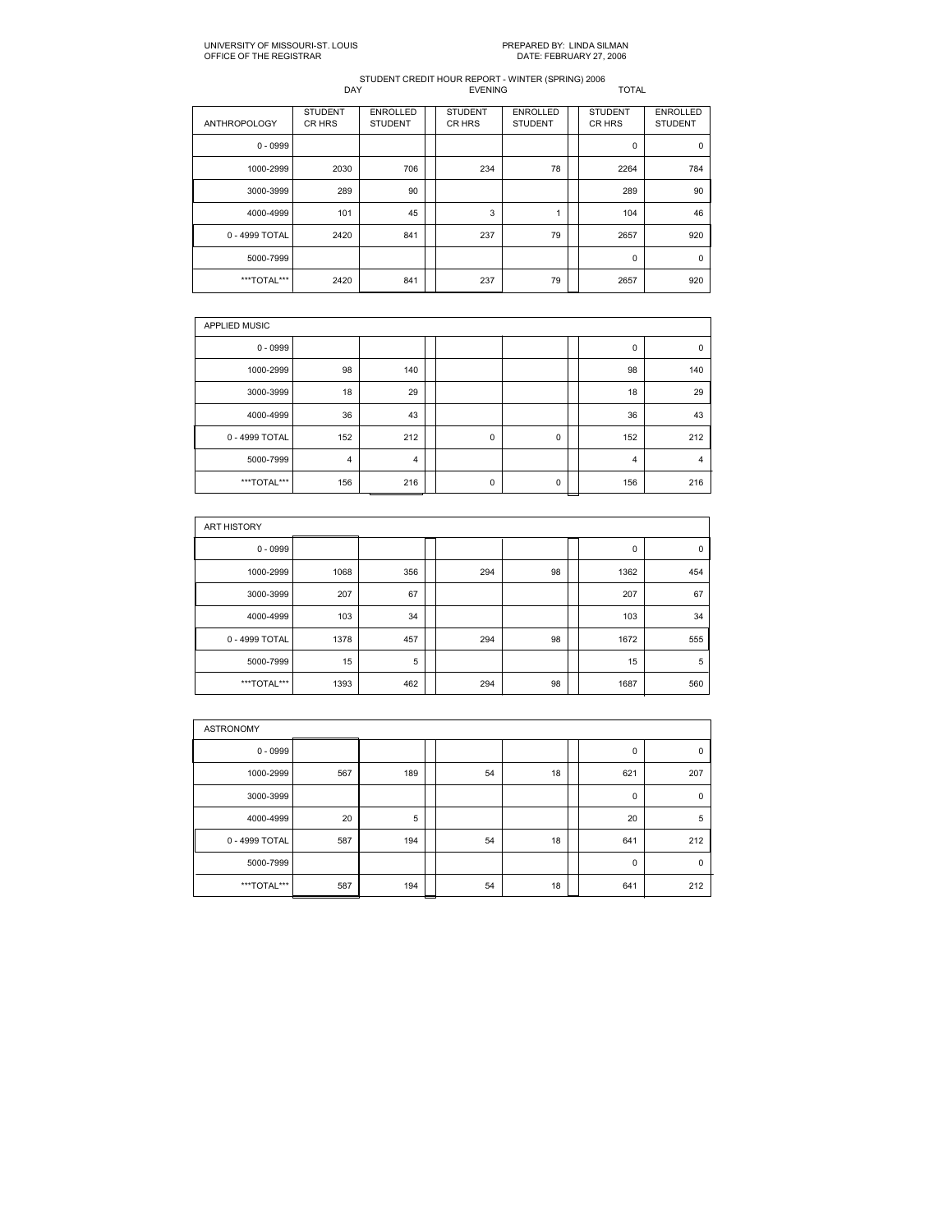| <b>ATM SCIENCES</b> | <b>STUDENT</b><br>CR HRS | <b>ENROLLED</b><br><b>STUDENT</b> | <b>STUDENT</b><br>CR HRS | <b>ENROLLED</b><br><b>STUDENT</b> | <b>STUDENT</b><br>CR HRS | <b>ENROLLED</b><br><b>STUDENT</b> |
|---------------------|--------------------------|-----------------------------------|--------------------------|-----------------------------------|--------------------------|-----------------------------------|
| $0 - 0999$          |                          |                                   |                          |                                   | $\Omega$                 | $\Omega$                          |
| 1000-2999           |                          |                                   |                          |                                   | $\Omega$                 | $\Omega$                          |
| 3000-3999           |                          |                                   |                          |                                   | $\mathbf 0$              | $\Omega$                          |
| 4000-4999           |                          |                                   |                          |                                   | $\Omega$                 | $\Omega$                          |
| 0 - 4999 TOTAL      | $\mathbf 0$              | $\Omega$                          | $\mathbf 0$              | 0                                 | 0                        | $\Omega$                          |
| 5000-7999           |                          |                                   |                          |                                   | $\Omega$                 | $\Omega$                          |
| ***TOTAL***         | $\Omega$                 | 0                                 | $\Omega$                 | $\Omega$                          | U                        | n                                 |

| <b>BIOLOGY</b> |      |      |             |     |      |      |
|----------------|------|------|-------------|-----|------|------|
| $0 - 0999$     |      |      |             |     | 0    | 0    |
| 1000-2999      | 2568 | 790  | 636         | 195 | 3204 | 985  |
| 3000-3999      | 285  | 100  | 197         | 69  | 482  | 169  |
| 4000-4999      | 477  | 183  | 163         | 53  | 640  | 236  |
| 0 - 4999 TOTAL | 3330 | 1073 | 996         | 317 | 4326 | 1390 |
| 5000-7999      | 495  | 204  | $\mathbf 0$ | 0   | 495  | 204  |
| ***TOTAL***    | 3825 | 1277 | 996         | 317 | 4821 | 1594 |

| <b>CHEMISTRY</b> |      |     |             |     |      |     |
|------------------|------|-----|-------------|-----|------|-----|
| $0 - 0999$       |      |     |             |     | 0    | 0   |
| 1000-2999        | 1311 | 321 | 422         | 132 | 1733 | 453 |
| 3000-3999        | 56   | 27  | 96          | 34  | 152  | 61  |
| 4000-4999        | 20   | 16  | 97          | 36  | 117  | 52  |
| 0 - 4999 TOTAL   | 1387 | 364 | 615         | 202 | 2002 | 566 |
| 5000-7999        | 348  | 142 | $\mathbf 0$ | 0   | 348  | 142 |
| ***TOTAL***      | 1735 | 506 | 615         | 202 | 2350 | 708 |

| <b>CHINESE</b> |    |    |             |   |    |             |
|----------------|----|----|-------------|---|----|-------------|
| $0 - 0999$     |    |    |             |   | 0  | $\mathbf 0$ |
| 1000-2999      | 86 | 18 | 0           | 0 | 86 | 18          |
| 3000-3999      |    |    |             |   | 0  | $\mathbf 0$ |
| 4000-4999      |    |    |             |   | 0  | $\mathbf 0$ |
| 0 - 4999 TOTAL | 86 | 18 | $\mathbf 0$ | 0 | 86 | 18          |
| 5000-7999      |    |    |             |   | 0  | $\mathbf 0$ |
| ***TOTAL***    | 86 | 18 | 0           | 0 | 86 | 18          |

|                | <b>COMPUTER SCIENCE</b> |     |  |             |     |  |      |     |  |  |  |
|----------------|-------------------------|-----|--|-------------|-----|--|------|-----|--|--|--|
| $0 - 0999$     |                         |     |  |             |     |  | 0    | 0   |  |  |  |
| 1000-2999      | 426                     | 142 |  | 237         | 79  |  | 663  | 221 |  |  |  |
| 3000-3999      | 126                     | 42  |  | $\mathbf 0$ | 0   |  | 126  | 42  |  |  |  |
| 4000-4999      | 183                     | 61  |  | 192         | 64  |  | 375  | 125 |  |  |  |
| 0 - 4999 TOTAL | 735                     | 245 |  | 429         | 143 |  | 1164 | 388 |  |  |  |
| 5000-7999      | 261                     | 87  |  | $\mathbf 0$ | 0   |  | 261  | 87  |  |  |  |
| ***TOTAL***    | 996                     | 332 |  | 429         | 143 |  | 1425 | 475 |  |  |  |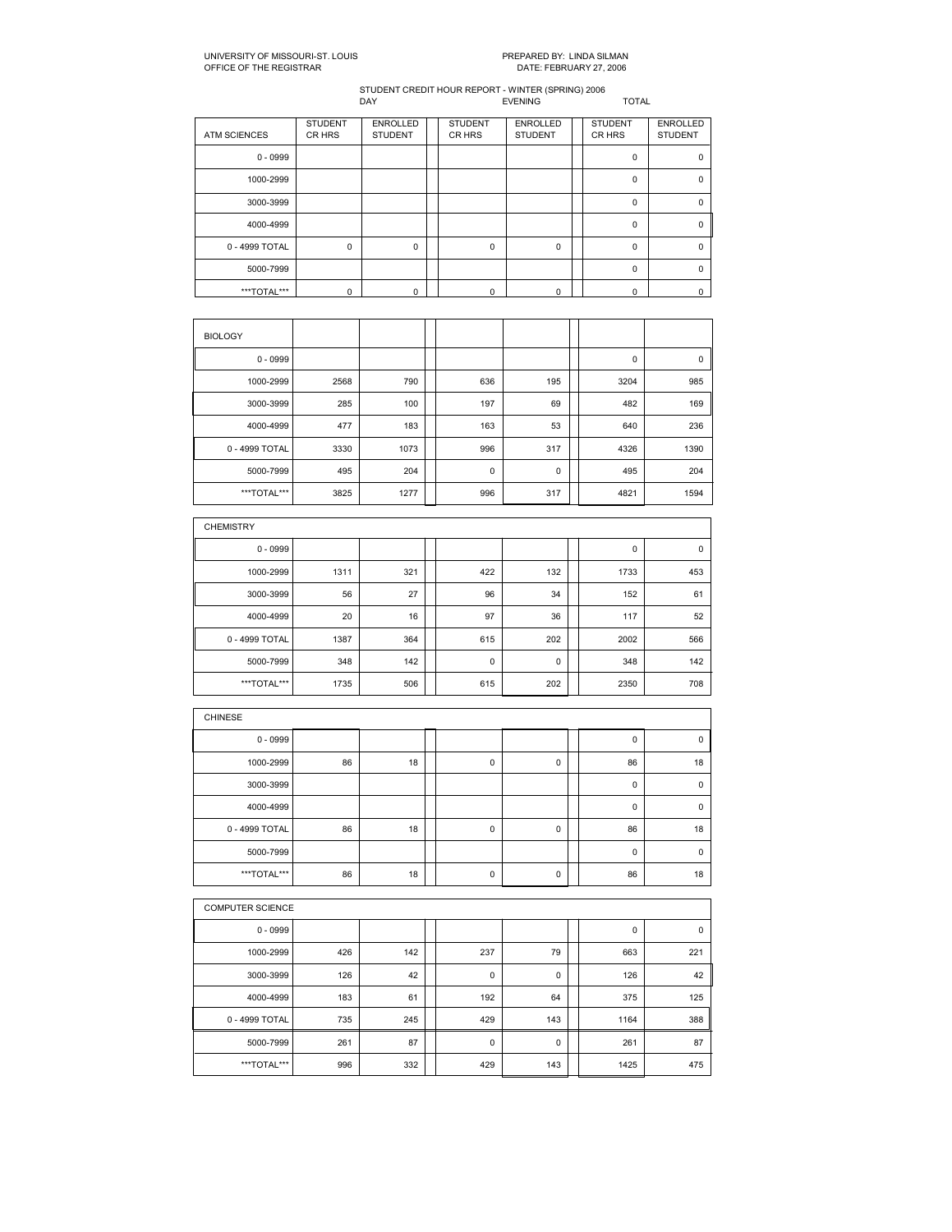| <b>COMMUNICATION</b> | <b>STUDENT</b><br>CR HRS | <b>ENROLLED</b><br><b>STUDENT</b> | <b>STUDENT</b><br>CR HRS | <b>ENROLLED</b><br><b>STUDENT</b> | <b>STUDENT</b><br>CR HRS | <b>ENROLLED</b><br><b>STUDENT</b> |
|----------------------|--------------------------|-----------------------------------|--------------------------|-----------------------------------|--------------------------|-----------------------------------|
| $0 - 0999$           |                          |                                   |                          |                                   | $\mathbf 0$              | $\mathbf 0$                       |
| 1000-2999            | 2589                     | 863                               | 212                      | 72                                | 2801                     | 935                               |
| 3000-3999            | 1098                     | 366                               |                          |                                   | 1098                     | 366                               |
| 4000-4999            | 263                      | 80                                |                          |                                   | 263                      | 80                                |
| 0 - 4999 TOTAL       | 3950                     | 1309                              | 212                      | 72                                | 4162                     | 1381                              |
| 5000-7999            | 189                      | 57                                |                          |                                   | 189                      | 57                                |
| ***TOTAL***          | 4139                     | 1366                              | 212                      | 72                                | 4351                     | 1438                              |

| <b>CRIMINAL JUSTICE</b> |      |     |             |     |      |      |
|-------------------------|------|-----|-------------|-----|------|------|
| $0 - 0999$              |      |     |             |     | 0    | 0    |
| 1000-2999               | 1530 | 510 | 702         | 234 | 2232 | 744  |
| 3000-3999               | 124  | 43  | 72          | 24  | 196  | 67   |
| 4000-4999               | 600  | 200 | 129         | 43  | 729  | 243  |
| 0 - 4999 TOTAL          | 2254 | 753 | 903         | 301 | 3157 | 1054 |
| 5000-7999               | 325  | 104 | $\mathbf 0$ | 0   | 325  | 104  |
| ***TOTAL***             | 2579 | 857 | 903         | 301 | 3482 | 1158 |

| <b>ECONOMICS</b> |      |     |  |             |     |  |      |     |  |  |  |
|------------------|------|-----|--|-------------|-----|--|------|-----|--|--|--|
| $0 - 0999$       |      |     |  |             |     |  | 0    | 0   |  |  |  |
| 1000-2999        | 1779 | 625 |  | 252         | 84  |  | 2031 | 709 |  |  |  |
| 3000-3999        | 318  | 106 |  | 222         | 74  |  | 540  | 180 |  |  |  |
| 4000-4999        | 103  | 29  |  | $\mathbf 0$ | 0   |  | 103  | 29  |  |  |  |
| 0 - 4999 TOTAL   | 2200 | 760 |  | 474         | 158 |  | 2674 | 918 |  |  |  |
| 5000-7999        | 123  | 41  |  | $\mathbf 0$ | 0   |  | 123  | 41  |  |  |  |
| ***TOTAL***      | 2323 | 801 |  | 474         | 158 |  | 2797 | 959 |  |  |  |

| <b>ENGLISH</b> |      |      |  |             |     |  |      |             |  |  |  |  |
|----------------|------|------|--|-------------|-----|--|------|-------------|--|--|--|--|
| $0 - 0999$     |      |      |  |             |     |  | 0    | $\mathbf 0$ |  |  |  |  |
| 1000-2999      | 1539 | 513  |  | 321         | 107 |  | 1860 | 620         |  |  |  |  |
| 3000-3999      | 2756 | 920  |  | 324         | 108 |  | 3080 | 1028        |  |  |  |  |
| 4000-4999      | 709  | 238  |  | 174         | 58  |  | 883  | 296         |  |  |  |  |
| 0 - 4999 TOTAL | 5004 | 1671 |  | 819         | 273 |  | 5823 | 1944        |  |  |  |  |
| 5000-7999      | 411  | 135  |  | $\mathbf 0$ | 0   |  | 411  | 135         |  |  |  |  |
| ***TOTAL***    | 5415 | 1806 |  | 819         | 273 |  | 6234 | 2079        |  |  |  |  |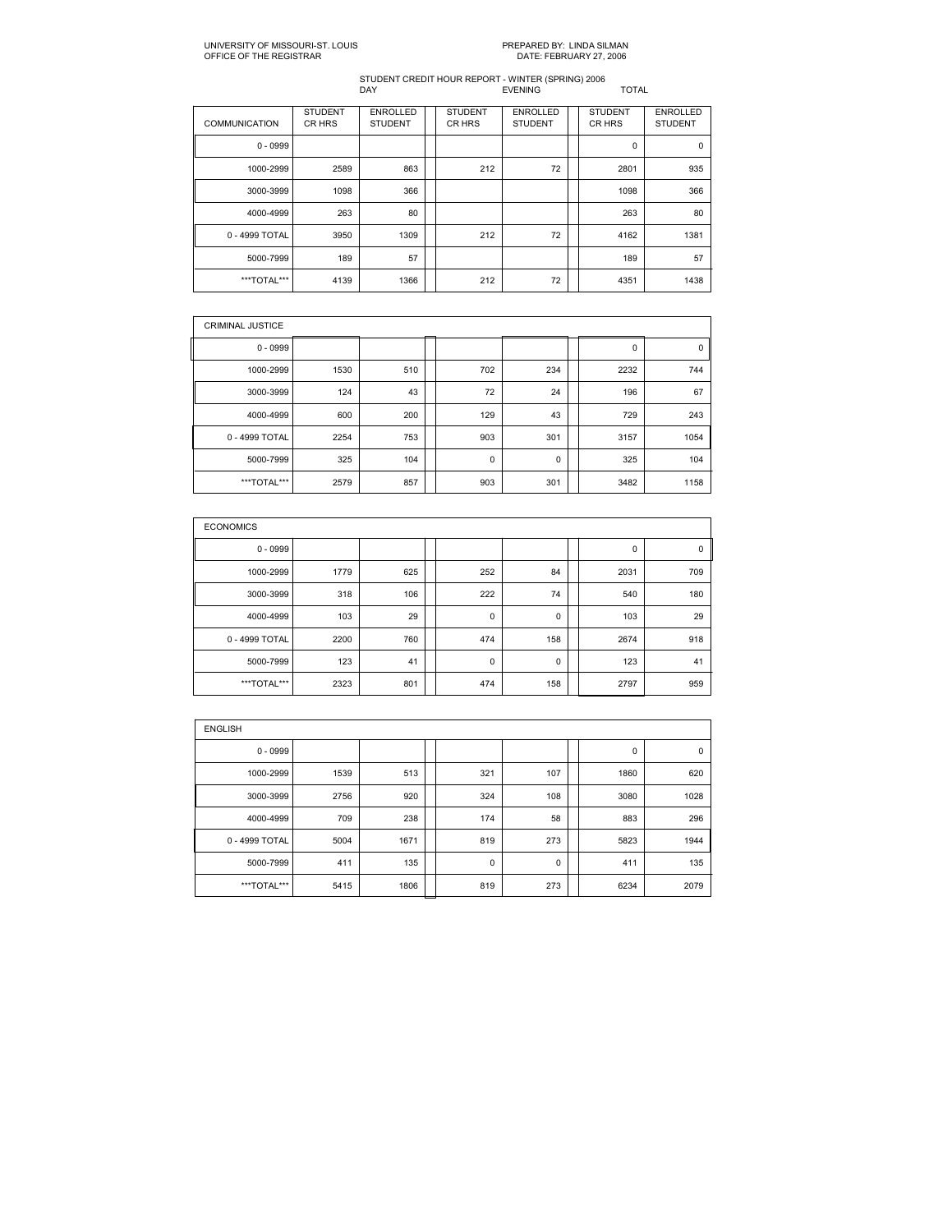| <b>ENSEMBLE</b><br>PREFORMANCE | <b>STUDENT</b><br>CR HRS | <b>ENROLLED</b><br><b>STUDENT</b> | <b>STUDENT</b><br>CR HRS | <b>ENROLLED</b><br><b>STUDENT</b> | <b>STUDENT</b><br><b>CRHRS</b> | <b>ENROLLED</b><br><b>STUDENT</b> |
|--------------------------------|--------------------------|-----------------------------------|--------------------------|-----------------------------------|--------------------------------|-----------------------------------|
| $0 - 0999$                     |                          |                                   |                          |                                   | 0                              | 0                                 |
| 1000-2999                      | 155                      | 155                               | 13                       | 13                                | 168                            | 168                               |
| 3000-3999                      |                          |                                   |                          |                                   | 0                              | 0                                 |
| 4000-4999                      |                          |                                   |                          |                                   | 0                              | 0                                 |
| 0 - 4999 TOTAL                 | 155                      | 155                               | 13                       | 13                                | 168                            | 168                               |
| 5000-7999                      | 1                        |                                   |                          |                                   |                                |                                   |
| ***TOTAL***                    | 156                      | 156                               | 13                       | 13                                | 169                            | 169                               |

| <b>ENGL SECOND LANGUAGE</b> |     |    |  |             |   |  |             |             |  |  |
|-----------------------------|-----|----|--|-------------|---|--|-------------|-------------|--|--|
| $0 - 0999$                  |     |    |  |             |   |  | $\mathbf 0$ | 0           |  |  |
| 1000-2999                   |     |    |  |             |   |  | $\mathbf 0$ | 0           |  |  |
| 3000-3999                   |     |    |  |             |   |  | 0           | 0           |  |  |
| 4000-4999                   | 216 | 74 |  |             |   |  | 216         | 74          |  |  |
| 0 - 4999 TOTAL              | 216 | 74 |  | $\mathbf 0$ | 0 |  | 216         | 74          |  |  |
| 5000-7999                   |     |    |  |             |   |  | $\mathbf 0$ | $\mathbf 0$ |  |  |
| ***TOTAL***                 | 216 | 74 |  | $\mathbf 0$ | 0 |  | 216         | 74          |  |  |

| <b>FOREIGN LANGUAGE</b> |             |   |          |          |          |   |
|-------------------------|-------------|---|----------|----------|----------|---|
| $0 - 0999$              |             |   |          |          | $\Omega$ | ŋ |
| 1000-2999               |             |   |          |          | $\Omega$ |   |
| 3000-3999               |             |   |          |          | 0        |   |
| 4000-4999               |             |   |          |          | $\Omega$ | 0 |
| 0 - 4999 TOTAL          | $\mathbf 0$ | 0 | $\Omega$ | $\Omega$ | $\Omega$ |   |
| 5000-7999               |             |   |          |          | $\Omega$ |   |
| ***TOTAL***             | 0           | 0 |          | 0        | 0        |   |

| <b>FRENCH</b>  |     |     |  |    |    |  |             |             |  |  |  |
|----------------|-----|-----|--|----|----|--|-------------|-------------|--|--|--|
| $0 - 0999$     |     |     |  |    |    |  | 0           | 0           |  |  |  |
| 1000-2999      | 472 | 106 |  | 55 | 11 |  | 527         | 117         |  |  |  |
| 3000-3999      | 60  | 20  |  |    |    |  | 60          | 20          |  |  |  |
| 4000-4999      | 37  | 13  |  |    |    |  | 37          | 13          |  |  |  |
| 0 - 4999 TOTAL | 569 | 139 |  | 55 | 11 |  | 624         | 150         |  |  |  |
| 5000-7999      |     |     |  |    |    |  | $\mathbf 0$ | $\mathbf 0$ |  |  |  |
| ***TOTAL***    | 569 | 139 |  | 55 | 11 |  | 624         | 150         |  |  |  |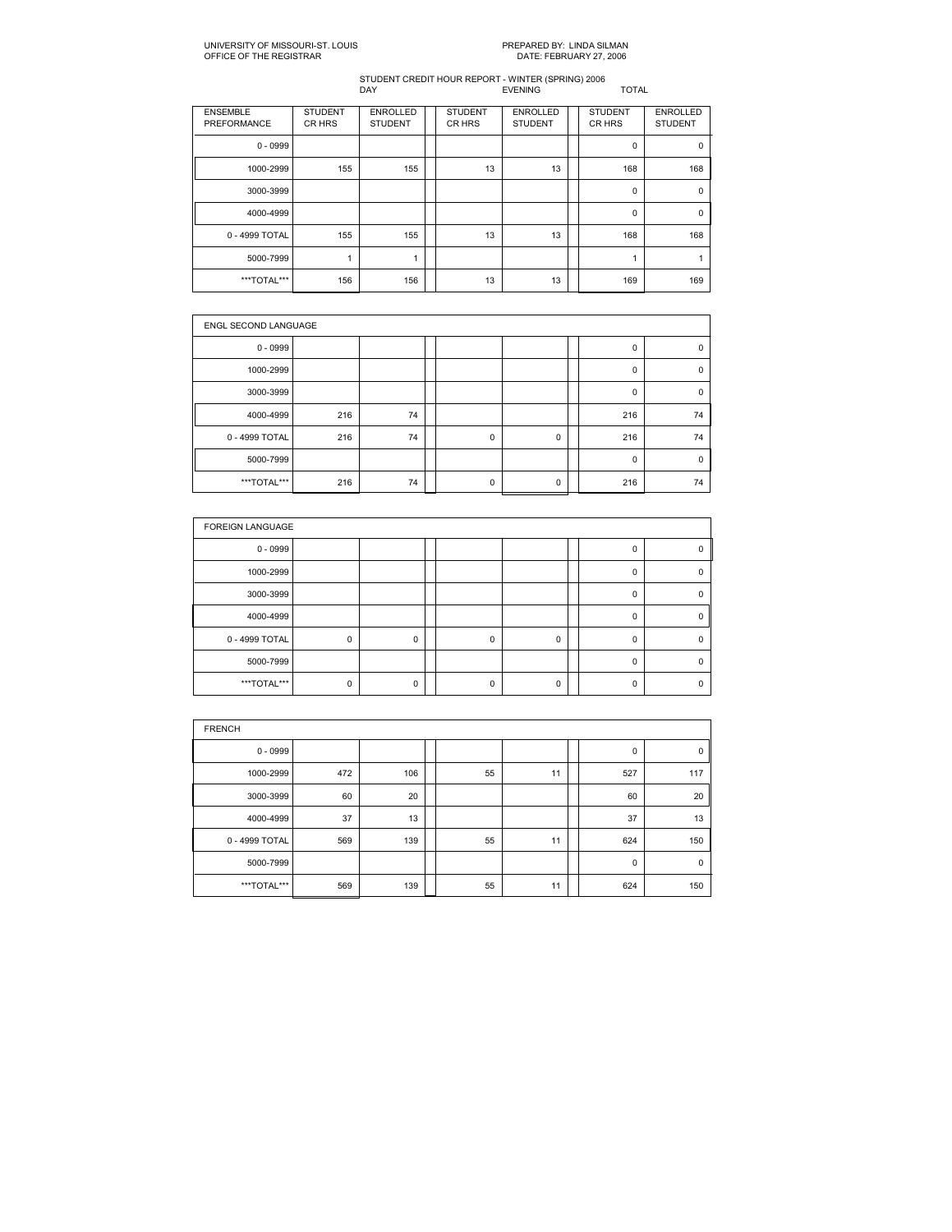| <b>GEOGRAPHY</b> | <b>STUDENT</b><br>CR HRS | <b>ENROLLED</b><br><b>STUDENT</b> | <b>STUDENT</b><br>CR HRS | <b>ENROLLED</b><br><b>STUDENT</b> | <b>STUDENT</b><br>CR HRS | <b>ENROLLED</b><br><b>STUDENT</b> |
|------------------|--------------------------|-----------------------------------|--------------------------|-----------------------------------|--------------------------|-----------------------------------|
| $0 - 0999$       |                          |                                   |                          |                                   | 0                        | $\mathbf 0$                       |
| 1000-2999        |                          |                                   | 99                       | 33                                | 99                       | 33                                |
| 3000-3999        |                          |                                   |                          |                                   | 0                        | 0                                 |
| 4000-4999        |                          |                                   |                          |                                   | 0                        | $\mathbf 0$                       |
| 0 - 4999 TOTAL   | 0                        | 0                                 | 99                       | 33                                | 99                       | 33                                |
| 5000-7999        |                          |                                   |                          |                                   | 0                        | 0                                 |
| ***TOTAL***      | $\mathbf 0$              | 0                                 | 99                       | 33                                | 99                       | 33                                |

| <b>GEOLOGY</b> |     |    |  |     |    |  |             |             |  |  |  |
|----------------|-----|----|--|-----|----|--|-------------|-------------|--|--|--|
| $0 - 0999$     |     |    |  |     |    |  | 0           | 0           |  |  |  |
| 1000-2999      | 337 | 97 |  | 134 | 41 |  | 471         | 138         |  |  |  |
| 3000-3999      |     |    |  |     |    |  | $\mathbf 0$ | 0           |  |  |  |
| 4000-4999      |     |    |  |     |    |  | $\mathbf 0$ | $\mathbf 0$ |  |  |  |
| 0 - 4999 TOTAL | 337 | 97 |  | 134 | 41 |  | 471         | 138         |  |  |  |
| 5000-7999      |     |    |  |     |    |  | $\mathbf 0$ | 0           |  |  |  |
| ***TOTAL***    | 337 | 97 |  | 134 | 41 |  | 471         | 138         |  |  |  |

| <b>GERMAN</b>  |     |    |  |    |   |  |     |             |  |  |  |  |
|----------------|-----|----|--|----|---|--|-----|-------------|--|--|--|--|
| $0 - 0999$     |     |    |  |    |   |  | 0   | $\mathbf 0$ |  |  |  |  |
| 1000-2999      | 231 | 55 |  | 45 | 9 |  | 276 | 64          |  |  |  |  |
| 3000-3999      | 42  | 14 |  |    |   |  | 42  | 14          |  |  |  |  |
| 4000-4999      | 9   | 3  |  |    |   |  | 9   | 3           |  |  |  |  |
| 0 - 4999 TOTAL | 282 | 72 |  | 45 | 9 |  | 327 | 81          |  |  |  |  |
| 5000-7999      |     |    |  |    |   |  | 0   | $\mathbf 0$ |  |  |  |  |
| ***TOTAL***    | 282 | 72 |  | 45 | 9 |  | 327 | 81          |  |  |  |  |

| <b>GREEK ANC/MODERN</b> |    |    |  |             |   |  |             |             |  |  |
|-------------------------|----|----|--|-------------|---|--|-------------|-------------|--|--|
| $0 - 0999$              |    |    |  |             |   |  | 0           | 0           |  |  |
| 1000-2999               | 59 | 15 |  |             |   |  | 59          | 15          |  |  |
| 3000-3999               |    |    |  |             |   |  | $\mathbf 0$ | 0           |  |  |
| 4000-4999               |    |    |  |             |   |  | $\mathbf 0$ | $\mathbf 0$ |  |  |
| 0 - 4999 TOTAL          | 59 | 15 |  | $\mathbf 0$ | 0 |  | 59          | 15          |  |  |
| 5000-7999               |    |    |  |             |   |  | $\mathbf 0$ | $\mathbf 0$ |  |  |
| ***TOTAL***             | 59 | 15 |  | $\mathbf 0$ | 0 |  | 59          | 15          |  |  |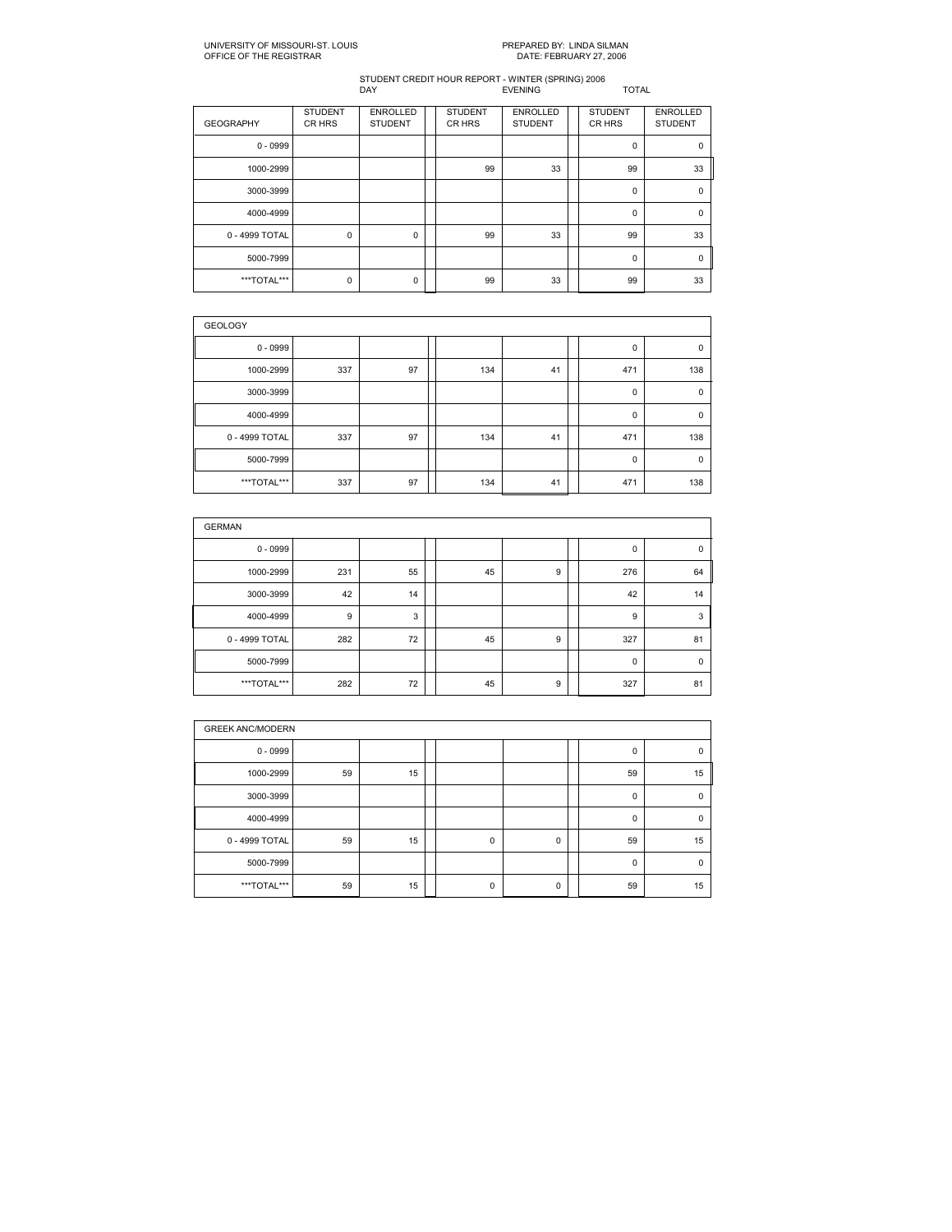| <b>HISTORY</b> | <b>STUDENT</b><br>CR HRS | <b>ENROLLED</b><br><b>STUDENT</b> | <b>STUDENT</b><br>CR HRS | <b>ENROLLED</b><br><b>STUDENT</b> | <b>STUDENT</b><br><b>CRHRS</b> | <b>ENROLLED</b><br><b>STUDENT</b> |
|----------------|--------------------------|-----------------------------------|--------------------------|-----------------------------------|--------------------------------|-----------------------------------|
| $0 - 0999$     |                          |                                   |                          |                                   | 0                              | 0                                 |
| 1000-2999      | 954                      | 318                               | 264                      | 88                                | 1218                           | 406                               |
| 3000-3999      | 756                      | 252                               | 105                      | 35                                | 861                            | 287                               |
| 4000-4999      | 226                      | 77                                | 114                      | 25                                | 340                            | 102                               |
| 0 - 4999 TOTAL | 1936                     | 647                               | 483                      | 148                               | 2419                           | 795                               |
| 5000-7999      | 417                      | 118                               |                          |                                   | 417                            | 118                               |
| ***TOTAL***    | 2353                     | 765                               | 483                      | 148                               | 2836                           | 913                               |

| <b>HONORS</b>  |      |     |  |             |   |  |      |     |  |  |  |  |
|----------------|------|-----|--|-------------|---|--|------|-----|--|--|--|--|
| $0 - 0999$     |      |     |  |             |   |  | 0    | 0   |  |  |  |  |
| 1000-2999      | 999  | 333 |  |             |   |  | 999  | 333 |  |  |  |  |
| 3000-3999      | 368  | 121 |  |             |   |  | 368  | 121 |  |  |  |  |
| 4000-4999      | 117  | 64  |  |             |   |  | 117  | 64  |  |  |  |  |
| 0 - 4999 TOTAL | 1484 | 518 |  | $\mathbf 0$ | 0 |  | 1484 | 518 |  |  |  |  |
| 5000-7999      |      |     |  |             |   |  | 0    | 0   |  |  |  |  |
| ***TOTAL***    | 1484 | 518 |  | 0           | 0 |  | 1484 | 518 |  |  |  |  |

| <b>INTERDISCIPLINARY</b> |                |                |          |          |          |   |
|--------------------------|----------------|----------------|----------|----------|----------|---|
| $0 - 0999$               |                |                |          |          | 0        | n |
| 1000-2999                | $\overline{2}$ | 2              |          |          | っ        | ົ |
| 3000-3999                |                |                |          |          | 0        |   |
| 4000-4999                |                |                |          |          | $\Omega$ |   |
| 0 - 4999 TOTAL           | $\overline{2}$ | $\overline{2}$ | $\Omega$ | 0        | 2        | ົ |
| 5000-7999                |                |                |          |          | $\Omega$ |   |
| ***TOTAL***              | $\mathcal{P}$  | $\mathcal{P}$  | n        | $\Omega$ | ົ        | ົ |

| <b>ITALIAN</b> |             |          |  |          |             |  |          |          |  |  |  |
|----------------|-------------|----------|--|----------|-------------|--|----------|----------|--|--|--|
| $0 - 0999$     |             |          |  |          |             |  | n        | ŋ        |  |  |  |
| 1000-2999      |             |          |  |          |             |  | $\Omega$ | $\Omega$ |  |  |  |
| 3000-3999      |             |          |  |          |             |  | $\Omega$ | $\Omega$ |  |  |  |
| 4000-4999      |             |          |  |          |             |  | $\Omega$ | 0        |  |  |  |
| 0 - 4999 TOTAL | $\mathsf 0$ | 0        |  | $\Omega$ | $\mathbf 0$ |  | $\Omega$ | n        |  |  |  |
| 5000-7999      |             |          |  |          |             |  | $\Omega$ | $\Omega$ |  |  |  |
| ***TOTAL***    | 0           | $\Omega$ |  |          | $\mathbf 0$ |  | n        | n        |  |  |  |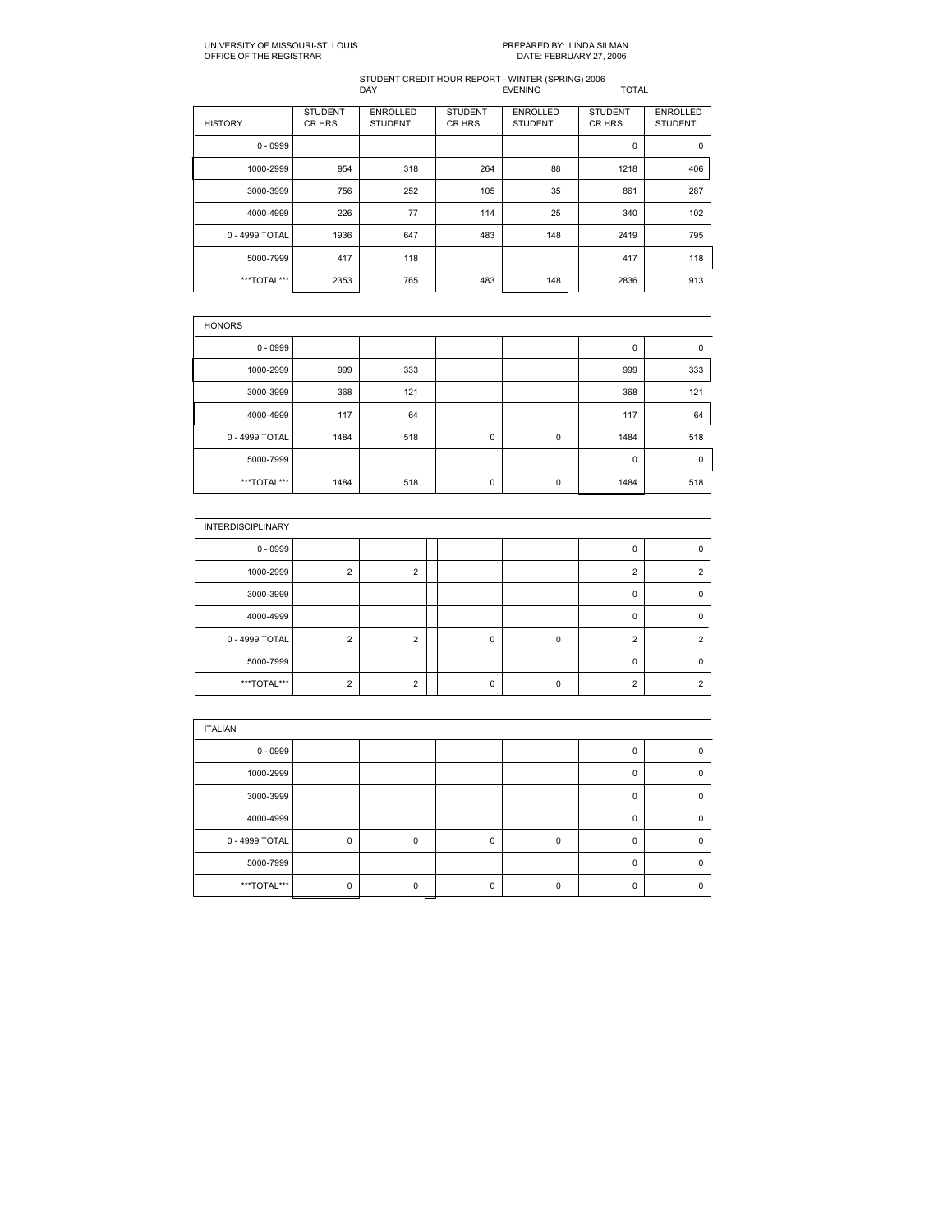| <b>JAPANESE</b> | <b>STUDENT</b><br>CR HRS | <b>ENROLLED</b><br><b>STUDENT</b> | <b>STUDENT</b><br>CR HRS | <b>ENROLLED</b><br><b>STUDENT</b> | <b>STUDENT</b><br><b>CRHRS</b> | <b>ENROLLED</b><br><b>STUDENT</b> |
|-----------------|--------------------------|-----------------------------------|--------------------------|-----------------------------------|--------------------------------|-----------------------------------|
| $0 - 0999$      |                          |                                   |                          |                                   | 0                              | $\mathbf 0$                       |
| 1000-2999       | 195                      | 45                                |                          |                                   | 195                            | 45                                |
| 3000-3999       | $\overline{4}$           | 4                                 |                          |                                   | 4                              | 4                                 |
| 4000-4999       |                          |                                   |                          |                                   | 0                              | 0                                 |
| 0 - 4999 TOTAL  | 199                      | 49                                | $\mathbf 0$              | 0                                 | 199                            | 49                                |
| 5000-7999       |                          |                                   |                          |                                   | 0                              | 0                                 |
| ***TOTAL***     | 199                      | 49                                | $\mathbf 0$              | 0                                 | 199                            | 49                                |

| LATIN          |    |    |  |             |             |  |    |             |  |  |  |
|----------------|----|----|--|-------------|-------------|--|----|-------------|--|--|--|
| $0 - 0999$     |    |    |  |             |             |  | 0  | $\mathbf 0$ |  |  |  |
| 1000-2999      | 76 | 18 |  |             |             |  | 76 | 18          |  |  |  |
| 3000-3999      |    |    |  |             |             |  | 0  | $\mathbf 0$ |  |  |  |
| 4000-4999      |    |    |  |             |             |  | 0  | $\mathbf 0$ |  |  |  |
| 0 - 4999 TOTAL | 76 | 18 |  | $\mathbf 0$ | $\mathbf 0$ |  | 76 | 18          |  |  |  |
| 5000-7999      |    |    |  |             |             |  | 0  | $\mathbf 0$ |  |  |  |
| ***TOTAL***    | 76 | 18 |  | $\mathbf 0$ | $\mathbf 0$ |  | 76 | 18          |  |  |  |

| <b>MATHEMATICS</b> |      |      |  |      |     |  |      |      |  |  |  |
|--------------------|------|------|--|------|-----|--|------|------|--|--|--|
| $0 - 0999$         | 249  | 83   |  | 63   | 21  |  | 312  | 104  |  |  |  |
| 1000-2999          | 3619 | 1137 |  | 1561 | 474 |  | 5180 | 1611 |  |  |  |
| 3000-3999          | 70   | 26   |  | 39   | 13  |  | 109  | 39   |  |  |  |
| 4000-4999          | 112  | 38   |  | 228  | 76  |  | 340  | 114  |  |  |  |
| 0 - 4999 TOTAL     | 4050 | 1284 |  | 1891 | 584 |  | 5941 | 1868 |  |  |  |
| 5000-7999          | 64   | 24   |  |      |     |  | 64   | 24   |  |  |  |
| ***TOTAL***        | 4114 | 1308 |  | 1891 | 584 |  | 6005 | 1892 |  |  |  |

| <b>MEDIA</b>   |     |     |  |    |    |  |             |             |  |  |
|----------------|-----|-----|--|----|----|--|-------------|-------------|--|--|
| $0 - 0999$     |     |     |  |    |    |  | 0           | $\pmb{0}$   |  |  |
| 1000-2999      | 783 | 261 |  | 30 | 10 |  | 813         | 271         |  |  |
| 3000-3999      | 141 | 46  |  |    |    |  | 141         | 46          |  |  |
| 4000-4999      |     |     |  |    |    |  | $\mathbf 0$ | $\mathbf 0$ |  |  |
| 0 - 4999 TOTAL | 924 | 307 |  | 30 | 10 |  | 954         | 317         |  |  |
| 5000-7999      |     |     |  |    |    |  | $\mathbf 0$ | $\mathbf 0$ |  |  |
| ***TOTAL***    | 924 | 307 |  | 30 | 10 |  | 954         | 317         |  |  |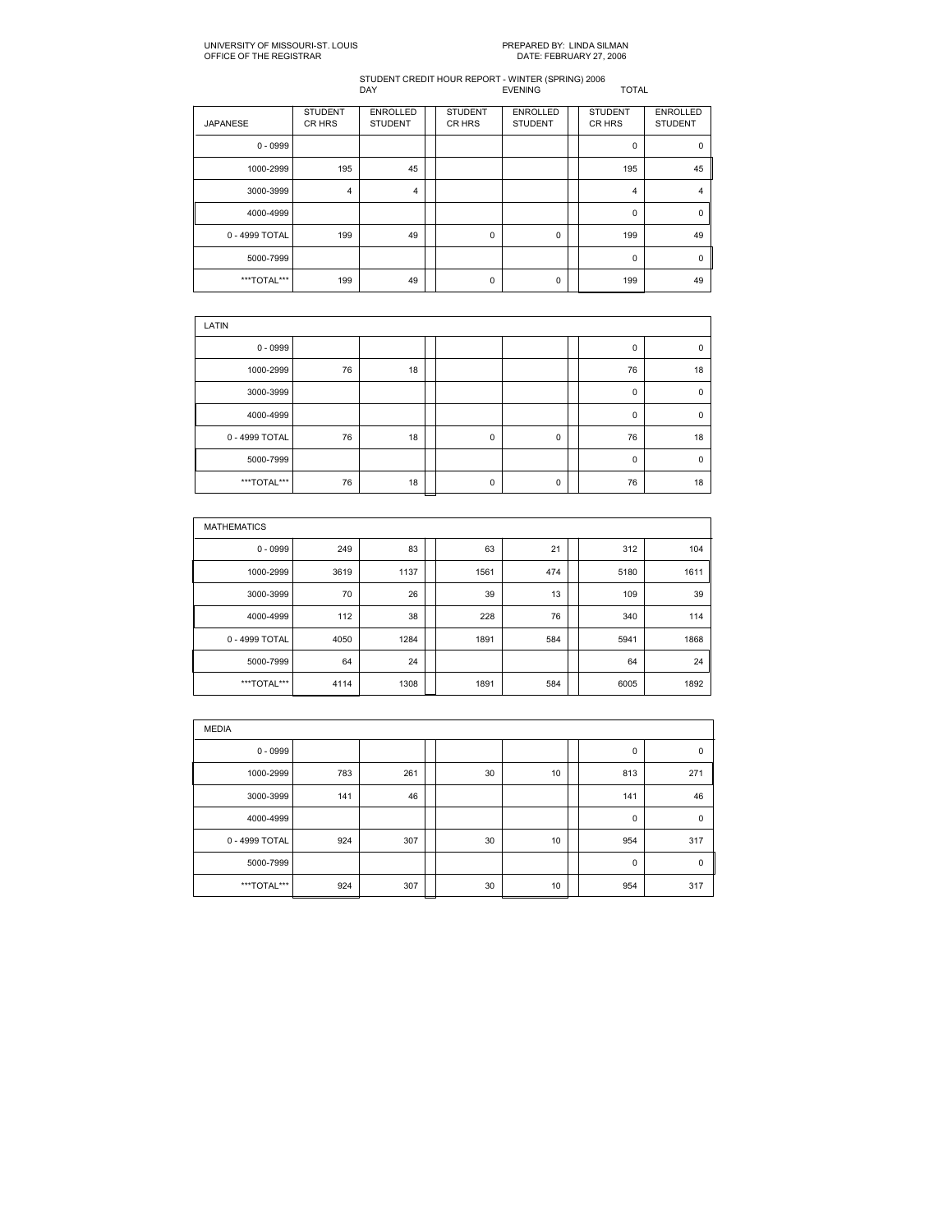| <b>MUSIC EDUC</b> | <b>STUDENT</b><br>CR HRS | <b>ENROLLED</b><br><b>STUDENT</b> | <b>STUDENT</b><br>CR HRS | <b>ENROLLED</b><br><b>STUDENT</b> | <b>STUDENT</b><br>CR HRS | <b>ENROLLED</b><br><b>STUDENT</b> |
|-------------------|--------------------------|-----------------------------------|--------------------------|-----------------------------------|--------------------------|-----------------------------------|
| $0 - 0999$        |                          |                                   |                          |                                   | $\mathbf 0$              | $\mathbf 0$                       |
| 1000-2999         |                          |                                   |                          |                                   | 0                        | 0                                 |
| 3000-3999         | 216                      | 90                                | 75                       | 25                                | 291                      | 115                               |
| 4000-4999         |                          |                                   |                          |                                   | $\mathbf 0$              | 0                                 |
| 0 - 4999 TOTAL    | 216                      | 90                                | 75                       | 25                                | 291                      | 115                               |
| 5000-7999         | 57                       | 20                                |                          |                                   | 57                       | 20                                |
| ***TOTAL***       | 273                      | 110                               | 75                       | 25                                | 348                      | 135                               |

| <b>MUSIC HISTORY</b> |     |     |  |    |    |  |     |             |  |  |  |
|----------------------|-----|-----|--|----|----|--|-----|-------------|--|--|--|
| $0 - 0999$           |     |     |  |    |    |  | 0   | $\mathbf 0$ |  |  |  |
| 1000-2999            | 765 | 255 |  | 51 | 17 |  | 816 | 272         |  |  |  |
| 3000-3999            |     |     |  |    |    |  | 0   | 0           |  |  |  |
| 4000-4999            | 44  | 16  |  |    |    |  | 44  | 16          |  |  |  |
| 0 - 4999 TOTAL       | 809 | 271 |  | 51 | 17 |  | 860 | 288         |  |  |  |
| 5000-7999            |     |     |  |    |    |  | 0   | $\mathbf 0$ |  |  |  |
| ***TOTAL***          | 809 | 271 |  | 51 | 17 |  | 860 | 288         |  |  |  |

| <b>PEDAGOGY</b> |                |    |  |             |   |  |                |             |  |  |  |
|-----------------|----------------|----|--|-------------|---|--|----------------|-------------|--|--|--|
| $0 - 0999$      |                |    |  |             |   |  | 0              | 0           |  |  |  |
| 1000-2999       | 40             | 20 |  |             |   |  | 40             | 20          |  |  |  |
| 3000-3999       |                |    |  |             |   |  | 0              | $\mathbf 0$ |  |  |  |
| 4000-4999       |                |    |  |             |   |  | 0              | $\mathbf 0$ |  |  |  |
| 0 - 4999 TOTAL  | 40             | 20 |  | $\mathbf 0$ | 0 |  | 40             | 20          |  |  |  |
| 5000-7999       | $\overline{2}$ |    |  |             |   |  | $\overline{2}$ |             |  |  |  |
| ***TOTAL***     | 42             | 21 |  | 0           | 0 |  | 42             | 21          |  |  |  |

| <b>PHILOSOPHY</b> |      |     |  |     |     |  |      |     |  |  |  |  |
|-------------------|------|-----|--|-----|-----|--|------|-----|--|--|--|--|
| $0 - 0999$        |      |     |  |     |     |  | 0    | 0   |  |  |  |  |
| 1000-2999         | 1869 | 623 |  | 339 | 113 |  | 2208 | 736 |  |  |  |  |
| 3000-3999         | 228  | 76  |  | 114 | 38  |  | 342  | 114 |  |  |  |  |
| 4000-4999         | 156  | 52  |  | 54  | 18  |  | 210  | 70  |  |  |  |  |
| 0 - 4999 TOTAL    | 2253 | 751 |  | 507 | 169 |  | 2760 | 920 |  |  |  |  |
| 5000-7999         | 159  | 53  |  |     |     |  | 159  | 53  |  |  |  |  |
| ***TOTAL***       | 2412 | 804 |  | 507 | 169 |  | 2919 | 973 |  |  |  |  |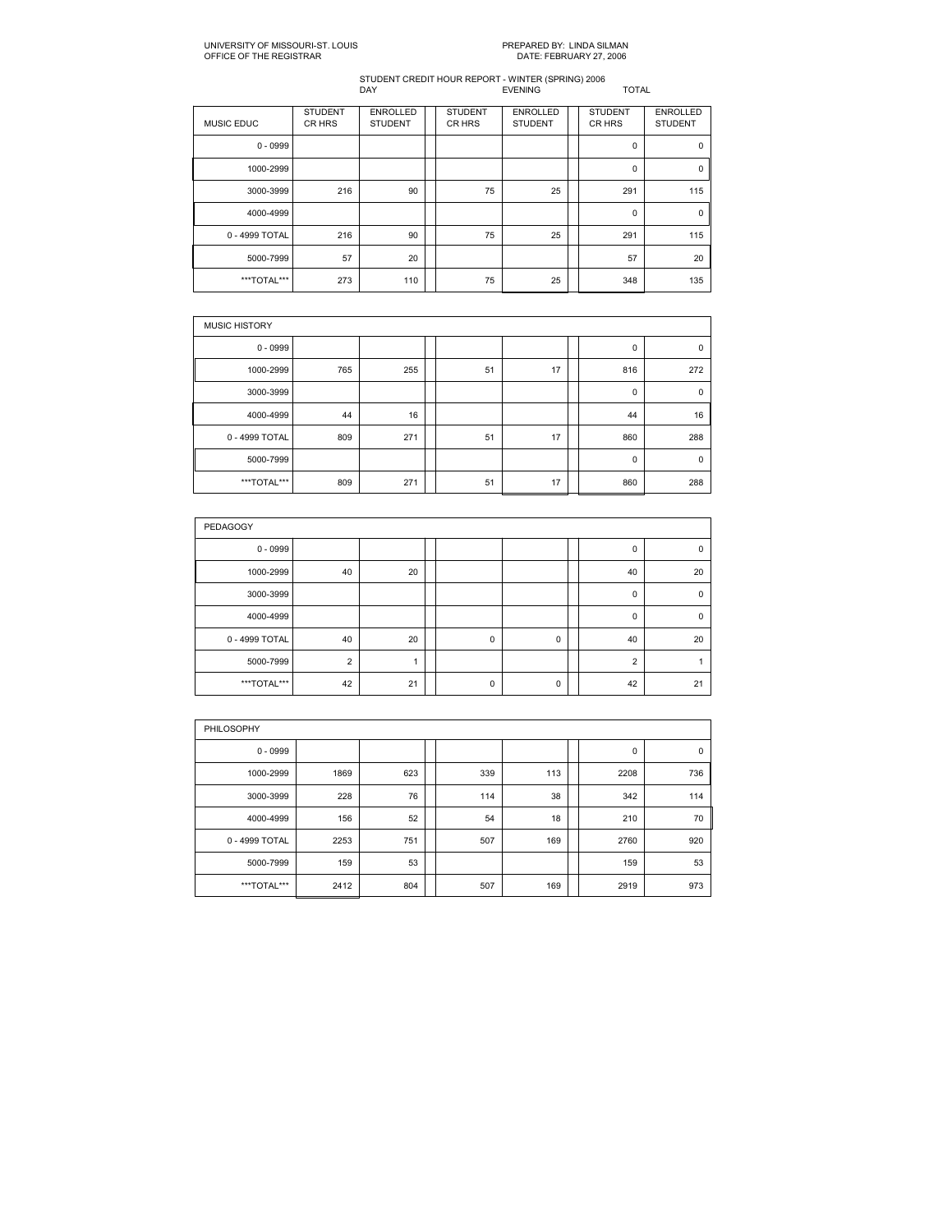| <b>PHYSICS</b> | <b>STUDENT</b><br>CR HRS | <b>ENROLLED</b><br><b>STUDENT</b> | <b>STUDENT</b><br>CR HRS | <b>ENROLLED</b><br><b>STUDENT</b> | <b>STUDENT</b><br>CR HRS | <b>ENROLLED</b><br><b>STUDENT</b> |
|----------------|--------------------------|-----------------------------------|--------------------------|-----------------------------------|--------------------------|-----------------------------------|
| $0 - 0999$     |                          |                                   |                          |                                   | $\mathbf 0$              | 0                                 |
| 1000-2999      | 617                      | 137                               | 169                      | 41                                | 786                      | 178                               |
| 3000-3999      | 37                       | 15                                | 36                       | 12                                | 73                       | 27                                |
| 4000-4999      | 75                       | 25                                | 30                       | 10                                | 105                      | 35                                |
| 0 - 4999 TOTAL | 729                      | 177                               | 235                      | 63                                | 964                      | 240                               |
| 5000-7999      | 114                      | 40                                |                          |                                   | 114                      | 40                                |
| ***TOTAL***    | 843                      | 217                               | 235                      | 63                                | 1078                     | 280                               |

| POLITICAL SCIENCE |      |     |     |     |      |             |
|-------------------|------|-----|-----|-----|------|-------------|
| $0 - 0999$        |      |     |     |     | 0    | $\mathbf 0$ |
| 1000-2999         | 1230 | 410 | 381 | 127 | 1611 | 537         |
| 3000-3999         | 582  | 194 | 15  | 5   | 597  | 199         |
| 4000-4999         | 79   | 43  | 48  | 16  | 127  | 59          |
| 0 - 4999 TOTAL    | 1891 | 647 | 444 | 148 | 2335 | 795         |
| 5000-7999         | 295  | 106 |     |     | 295  | 106         |
| ***TOTAL***       | 2186 | 753 | 444 | 148 | 2630 | 901         |

| <b>PRACTICUM</b> |     |     |  |             |   |  |             |             |  |  |  |
|------------------|-----|-----|--|-------------|---|--|-------------|-------------|--|--|--|
| $0 - 0999$       |     |     |  |             |   |  | $\mathbf 0$ | $\mathbf 0$ |  |  |  |
| 1000-2999        | 109 | 90  |  |             |   |  | 109         | 90          |  |  |  |
| 3000-3999        | 9   |     |  |             |   |  | 9           |             |  |  |  |
| 4000-4999        | 8   | 4   |  |             |   |  | 8           | 4           |  |  |  |
| 0 - 4999 TOTAL   | 126 | 101 |  | $\mathbf 0$ | 0 |  | 126         | 101         |  |  |  |
| 5000-7999        |     |     |  |             |   |  | $\mathbf 0$ | $\mathbf 0$ |  |  |  |
| ***TOTAL***      | 126 | 101 |  | $\mathbf 0$ | 0 |  | 126         | 101         |  |  |  |

| <b>PSYCHOLOGY</b> |      |      |  |     |     |  |      |             |  |  |  |  |  |
|-------------------|------|------|--|-----|-----|--|------|-------------|--|--|--|--|--|
| $0 - 0999$        |      |      |  |     |     |  | 0    | $\mathbf 0$ |  |  |  |  |  |
| 1000-2999         | 3481 | 1146 |  | 477 | 159 |  | 3958 | 1305        |  |  |  |  |  |
| 3000-3999         | 250  | 88   |  | 84  | 28  |  | 334  | 116         |  |  |  |  |  |
| 4000-4999         | 465  | 155  |  | 150 | 50  |  | 615  | 205         |  |  |  |  |  |
| 0 - 4999 TOTAL    | 4196 | 1389 |  | 711 | 237 |  | 4907 | 1626        |  |  |  |  |  |
| 5000-7999         | 438  | 180  |  |     |     |  | 438  | 180         |  |  |  |  |  |
| ***TOTAL***       | 4634 | 1569 |  | 711 | 237 |  | 5345 | 1806        |  |  |  |  |  |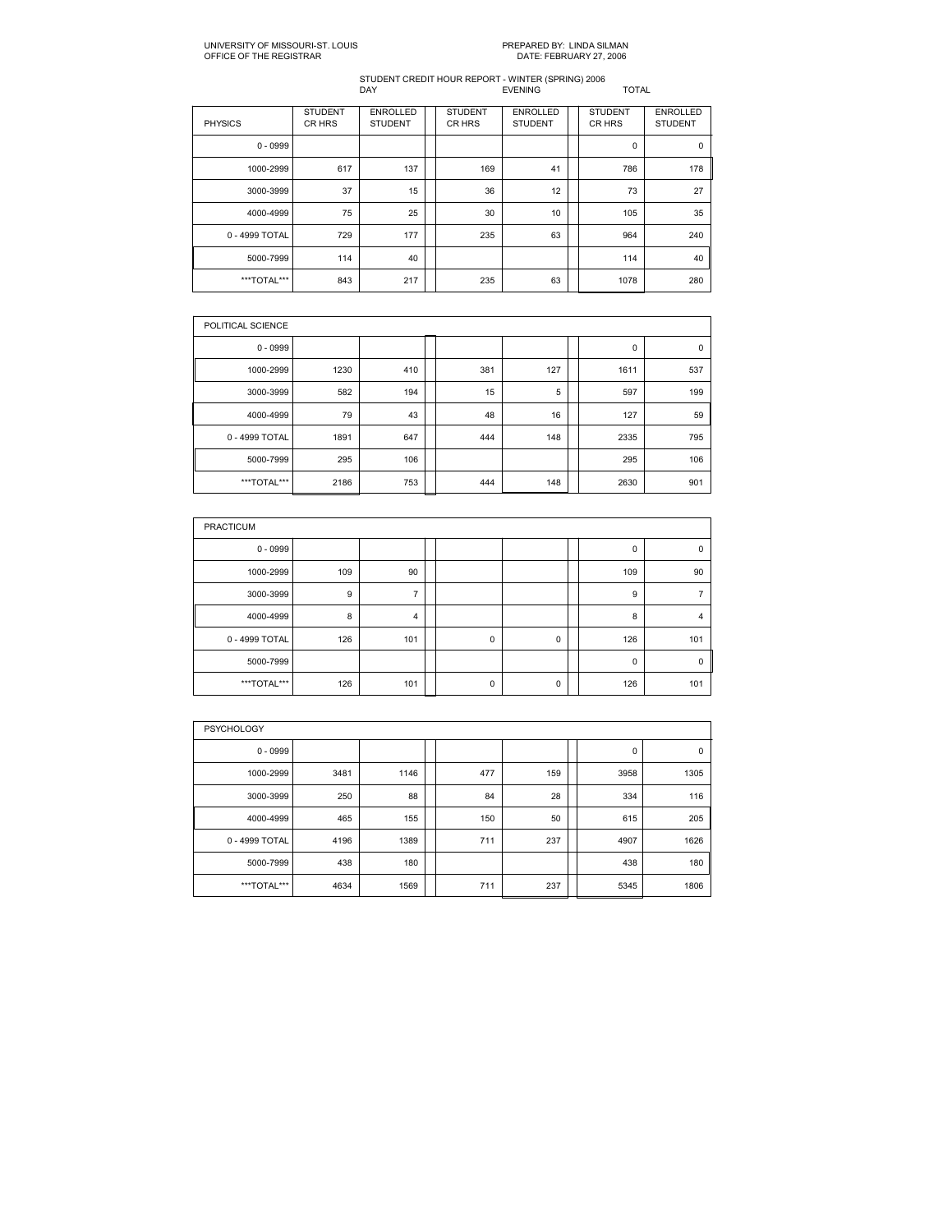#### SCHOOL OF STUDENT CREDIT HOUR REPORT WINTER (SPRING) 2006 SOCIAL WELFARE DAY EVENING TOTAL

| <b>SOCIAL WORK</b> | <b>STUDENT</b><br>CR HRS | <b>ENROLLED</b><br><b>STUDENT</b> | <b>STUDENT</b><br>CR HRS | <b>ENROLLED</b><br><b>STUDENT</b> | <b>STUDENT</b><br>CR HRS | <b>ENROLLED</b><br><b>STUDENT</b> |
|--------------------|--------------------------|-----------------------------------|--------------------------|-----------------------------------|--------------------------|-----------------------------------|
| $0 - 0999$         |                          |                                   |                          |                                   | 0                        | 0                                 |
| 1000-2999          | 157                      | 61                                |                          |                                   | 157                      | 61                                |
| 3000-3999          | 471                      | 157                               | 261                      | 87                                | 732                      | 244                               |
| 4000-4999          | 191                      | 81                                | 267                      | 89                                | 458                      | 170                               |
| 0 - 4999 TOTAL     | 819                      | 299                               | 528                      | 176                               | 1347                     | 475                               |
| 5000-7999          | 579                      | 174                               |                          |                                   | 579                      | 174                               |
| ***TOTAL***        | 1398                     | 473                               | 528                      | 176                               | 1926                     | 649                               |

| <b>SOCIOLOGY</b> |      |     |  |     |     |  |      |     |  |  |  |  |
|------------------|------|-----|--|-----|-----|--|------|-----|--|--|--|--|
| $0 - 0999$       |      |     |  |     |     |  | 0    | 0   |  |  |  |  |
| 1000-2999        | 1014 | 338 |  | 183 | 61  |  | 1197 | 399 |  |  |  |  |
| 3000-3999        | 294  | 98  |  | 228 | 76  |  | 522  | 174 |  |  |  |  |
| 4000-4999        | 183  | 61  |  | 36  | 12  |  | 219  | 73  |  |  |  |  |
| 0 - 4999 TOTAL   | 1491 | 497 |  | 447 | 149 |  | 1938 | 646 |  |  |  |  |
| 5000-7999        | 17   | 6   |  |     |     |  | 17   | 6   |  |  |  |  |
| ***TOTAL***      | 1508 | 503 |  | 447 | 149 |  | 1955 | 652 |  |  |  |  |

| <b>SPANISH</b> |      |     |  |     |     |  |             |             |  |  |  |  |
|----------------|------|-----|--|-----|-----|--|-------------|-------------|--|--|--|--|
| $0 - 0999$     |      |     |  |     |     |  | 0           | $\mathbf 0$ |  |  |  |  |
| 1000-2999      | 1601 | 365 |  | 504 | 108 |  | 2105        | 473         |  |  |  |  |
| 3000-3999      | 144  | 48  |  |     |     |  | 144         | 48          |  |  |  |  |
| 4000-4999      | 72   | 24  |  |     |     |  | 72          | 24          |  |  |  |  |
| 0 - 4999 TOTAL | 1817 | 437 |  | 504 | 108 |  | 2321        | 545         |  |  |  |  |
| 5000-7999      |      |     |  |     |     |  | $\mathbf 0$ | $\mathbf 0$ |  |  |  |  |
| ***TOTAL***    | 1817 | 437 |  | 504 | 108 |  | 2321        | 545         |  |  |  |  |

| <b>STUDIO ART</b> |      |     |  |     |    |  |             |     |  |  |  |  |
|-------------------|------|-----|--|-----|----|--|-------------|-----|--|--|--|--|
| $0 - 0999$        |      |     |  |     |    |  | 0           | 0   |  |  |  |  |
| 1000-2999         | 1372 | 458 |  | 189 | 63 |  | 1561        | 521 |  |  |  |  |
| 3000-3999         | 270  | 91  |  | 36  | 12 |  | 306         | 103 |  |  |  |  |
| 4000-4999         | 105  | 35  |  | 24  | 8  |  | 129         | 43  |  |  |  |  |
| 0 - 4999 TOTAL    | 1747 | 584 |  | 249 | 83 |  | 1996        | 667 |  |  |  |  |
| 5000-7999         |      |     |  |     |    |  | $\mathbf 0$ | 0   |  |  |  |  |
| ***TOTAL***       | 1747 | 584 |  | 249 | 83 |  | 1996        | 667 |  |  |  |  |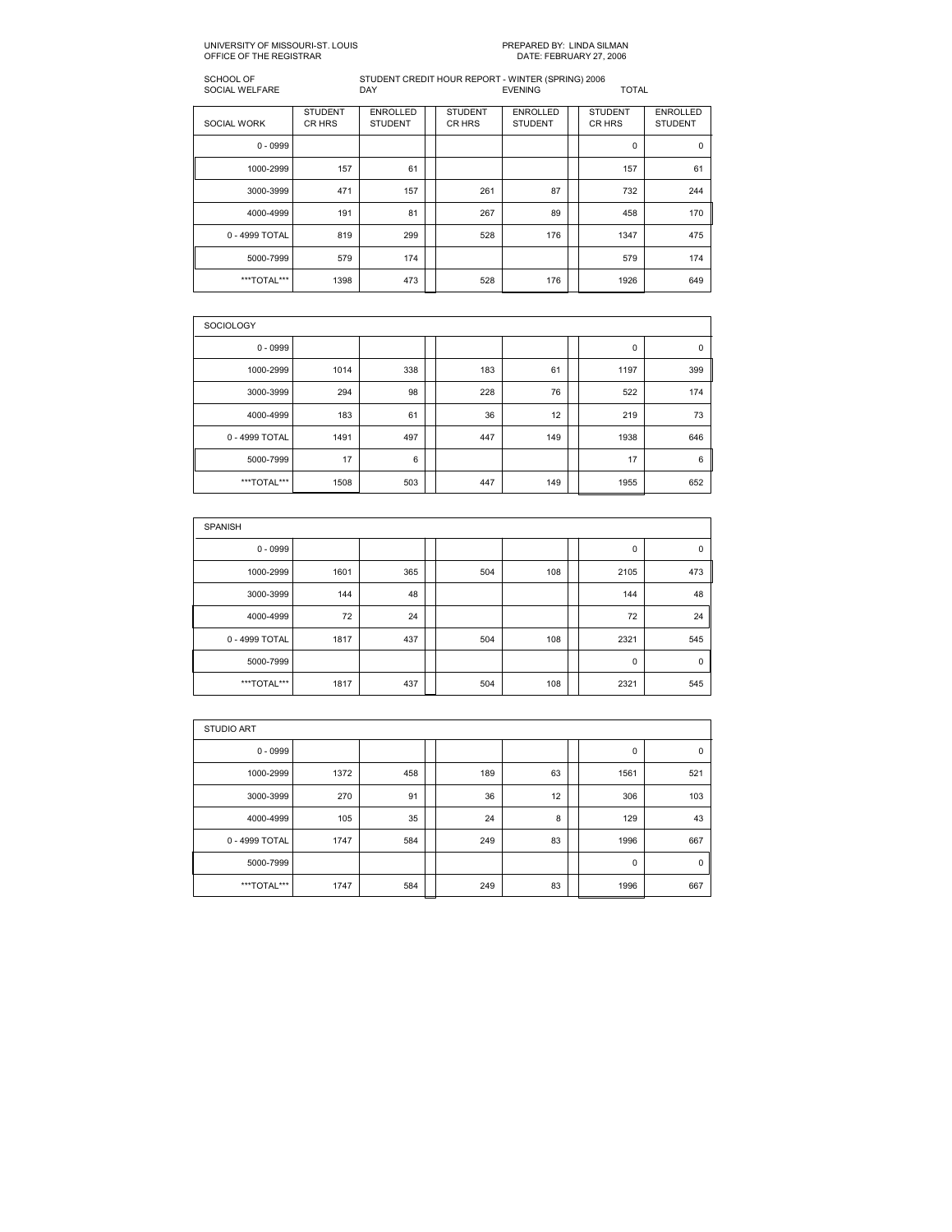| <b>THEATRE</b> | <b>STUDENT</b><br>CR HRS | <b>ENROLLED</b><br><b>STUDENT</b> | <b>STUDENT</b><br>CR HRS | <b>ENROLLED</b><br><b>STUDENT</b> | <b>STUDENT</b><br>CR HRS | <b>ENROLLED</b><br><b>STUDENT</b> |
|----------------|--------------------------|-----------------------------------|--------------------------|-----------------------------------|--------------------------|-----------------------------------|
| $0 - 0999$     |                          |                                   |                          |                                   | $\Omega$                 | ŋ                                 |
| 1000-2999      |                          |                                   |                          |                                   | $\mathbf 0$              | 0                                 |
| 3000-3999      |                          |                                   |                          |                                   | $\Omega$                 | ŋ                                 |
| 4000-4999      |                          |                                   |                          |                                   | $\mathbf 0$              | 0                                 |
| 0 - 4999 TOTAL | $\mathbf 0$              | $\Omega$                          | $\Omega$                 | $\Omega$                          | $\Omega$                 | O                                 |
| 5000-7999      |                          |                                   |                          |                                   | $\mathbf 0$              | 0                                 |
| ***TOTAL***    | $\mathbf 0$              | $\Omega$                          | $\Omega$                 | $\Omega$                          | $\Omega$                 | ŋ                                 |

|                | THEATER AND DANCE |     |  |    |    |  |     |             |  |  |  |  |
|----------------|-------------------|-----|--|----|----|--|-----|-------------|--|--|--|--|
| $0 - 0999$     |                   |     |  |    |    |  | 0   | $\mathbf 0$ |  |  |  |  |
| 1000-2999      | 474               | 171 |  | 33 | 11 |  | 507 | 182         |  |  |  |  |
| 3000-3999      | 71                | 25  |  |    |    |  | 71  | 25          |  |  |  |  |
| 4000-4999      | 24                | 8   |  |    |    |  | 24  | 8           |  |  |  |  |
| 0 - 4999 TOTAL | 569               | 204 |  | 33 | 11 |  | 602 | 215         |  |  |  |  |
| 5000-7999      |                   |     |  |    |    |  | 0   | $\mathbf 0$ |  |  |  |  |
| ***TOTAL***    | 569               | 204 |  | 33 | 11 |  | 602 | 215         |  |  |  |  |

| THEORY & COMP  |     |     |  |             |   |  |     |             |  |  |  |  |
|----------------|-----|-----|--|-------------|---|--|-----|-------------|--|--|--|--|
| $0 - 0999$     |     |     |  |             |   |  | 0   | 0           |  |  |  |  |
| 1000-2999      | 172 | 86  |  |             |   |  | 172 | 86          |  |  |  |  |
| 3000-3999      | 36  | 12  |  |             |   |  | 36  | 12          |  |  |  |  |
| 4000-4999      |     |     |  |             |   |  | 0   | $\mathbf 0$ |  |  |  |  |
| 0 - 4999 TOTAL | 208 | 98  |  | $\mathbf 0$ | 0 |  | 208 | 98          |  |  |  |  |
| 5000-7999      | 33  | 11  |  |             |   |  | 33  | 11          |  |  |  |  |
| ***TOTAL***    | 241 | 109 |  | 0           | 0 |  | 241 | 109         |  |  |  |  |

|                | WMN GENDER STUDIES |    |  |    |    |  |     |    |  |  |  |  |
|----------------|--------------------|----|--|----|----|--|-----|----|--|--|--|--|
| $0 - 0999$     |                    |    |  |    |    |  | 0   | 0  |  |  |  |  |
| 1000-2999      | 84                 | 28 |  | 15 | 5  |  | 99  | 33 |  |  |  |  |
| 3000-3999      | 39                 | 13 |  | 6  | 2  |  | 45  | 15 |  |  |  |  |
| 4000-4999      | 12                 | 4  |  | 30 | 10 |  | 42  | 14 |  |  |  |  |
| 0 - 4999 TOTAL | 135                | 45 |  | 51 | 17 |  | 186 | 62 |  |  |  |  |
| 5000-7999      | 24                 | 8  |  |    |    |  | 24  | 8  |  |  |  |  |
| ***TOTAL***    | 159                | 53 |  | 51 | 17 |  | 210 | 70 |  |  |  |  |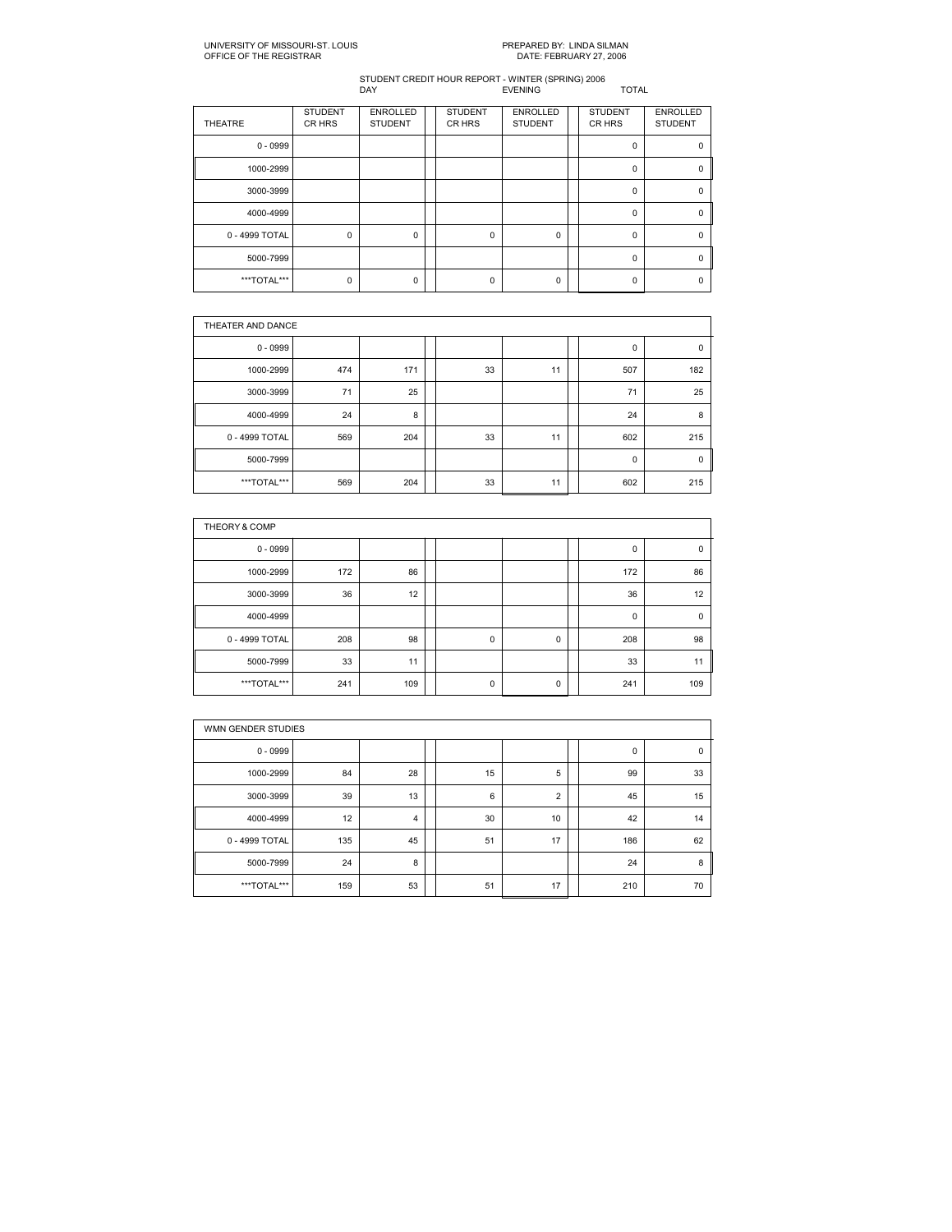| <b>ACCOUNTING</b> |             |          |             |   |             |          |
|-------------------|-------------|----------|-------------|---|-------------|----------|
| $0 - 0999$        |             |          |             |   | $\mathbf 0$ | 0        |
| 1000-2999         |             |          |             |   | $\mathbf 0$ | $\Omega$ |
| 3000-3999         |             |          |             |   | $\mathbf 0$ | 0        |
| 4000-4999         |             |          |             |   | $\mathbf 0$ |          |
| 0 - 4999 TOTAL    | $\mathbf 0$ | $\Omega$ | $\mathbf 0$ | 0 | $\Omega$    | n        |
| 5000-7999         | 414         | 138      |             |   | 414         | 138      |
| ***TOTAL***       | 414         | 138      | $\Omega$    | 0 | 414         | 138      |

| <b>BUSINESS ADMINISTRATION</b> |       |      |  |      |      |  |       |      |  |  |  |
|--------------------------------|-------|------|--|------|------|--|-------|------|--|--|--|
| $0 - 0999$                     |       |      |  |      |      |  | 0     | 0    |  |  |  |
| 1000-2999                      | 2493  | 831  |  | 996  | 332  |  | 3489  | 1163 |  |  |  |
| 3000-3999                      | 7963  | 2661 |  | 3817 | 1277 |  | 11780 | 3938 |  |  |  |
| 4000-4999                      | 765   | 469  |  | 735  | 290  |  | 1500  | 759  |  |  |  |
| 0 - 4999 TOTAL                 | 11221 | 3961 |  | 5548 | 1899 |  | 16769 | 5860 |  |  |  |
| 5000-7999                      | 685   | 231  |  |      |      |  | 685   | 231  |  |  |  |
| ***TOTAL***                    | 11906 | 4192 |  | 5548 | 1899 |  | 17454 | 6091 |  |  |  |

| <b>FINANCE</b> | <b>STUDENT</b><br>CR HRS | <b>ENROLLED</b><br><b>STUDENT</b> | <b>STUDENT</b><br>CR HRS | <b>ENROLLED</b><br><b>STUDENT</b> | <b>STUDENT</b><br>CR HRS | <b>ENROLLED</b><br><b>STUDENT</b> |
|----------------|--------------------------|-----------------------------------|--------------------------|-----------------------------------|--------------------------|-----------------------------------|
| $0 - 0999$     |                          |                                   |                          |                                   | 0                        | 0                                 |
| 1000-2999      |                          |                                   |                          |                                   | $\mathbf 0$              | $\Omega$                          |
| 3000-3999      |                          |                                   |                          |                                   | $\mathbf 0$              | 0                                 |
| 4000-4999      |                          |                                   |                          |                                   | $\Omega$                 | $\Omega$                          |
| 0 - 4999 TOTAL | $\mathbf 0$              | 0                                 | 0                        | $\mathbf 0$                       | $\mathbf 0$              | $\Omega$                          |
| 5000-7999      | 345                      | 115                               |                          |                                   | 345                      | 115                               |
| ***TOTAL***    | 345                      | 115                               | 0                        | 0                                 | 345                      | 115                               |

| <b>INFO SYSTEMS</b> | <b>STUDENT</b><br>CR HRS | <b>ENROLLED</b><br><b>STUDENT</b> | <b>STUDENT</b><br>CR HRS | <b>ENROLLED</b><br><b>STUDENT</b> | <b>STUDENT</b><br>CR HRS | <b>ENROLLED</b><br><b>STUDENT</b> |
|---------------------|--------------------------|-----------------------------------|--------------------------|-----------------------------------|--------------------------|-----------------------------------|
| $0 - 0999$          |                          |                                   |                          |                                   | 0                        | $\Omega$                          |
| 1000-2999           |                          |                                   |                          |                                   | $\mathbf 0$              | $\Omega$                          |
| 3000-3999           |                          |                                   |                          |                                   | 0                        | $\Omega$                          |
| 4000-4999           |                          |                                   |                          |                                   | $\mathbf 0$              | $\Omega$                          |
| 0 - 4999 TOTAL      | $\mathbf 0$              | 0                                 | 0                        | $\mathbf 0$                       | 0                        | $\Omega$                          |
| 5000-7999           | 381                      | 127                               |                          |                                   | 381                      | 127                               |
| ***TOTAL***         | 381                      | 127                               | 0                        | 0                                 | 381                      | 127                               |

| LOG & OM       | <b>STUDENT</b><br>CR HRS | <b>ENROLLED</b><br><b>STUDENT</b> | <b>STUDENT</b><br>CR HRS | <b>ENROLLED</b><br><b>STUDENT</b> | <b>STUDENT</b><br>CR HRS | <b>ENROLLED</b><br><b>STUDENT</b> |
|----------------|--------------------------|-----------------------------------|--------------------------|-----------------------------------|--------------------------|-----------------------------------|
| $0 - 0999$     |                          |                                   |                          |                                   | 0                        | 0                                 |
| 1000-2999      |                          |                                   |                          |                                   | $\mathbf 0$              | 0                                 |
| 3000-3999      |                          |                                   |                          |                                   | $\Omega$                 | $\Omega$                          |
| 4000-4999      |                          |                                   |                          |                                   | $\mathbf 0$              | $\mathbf 0$                       |
| 0 - 4999 TOTAL | $\mathbf 0$              | $\mathbf 0$                       | $\Omega$                 | $\mathbf 0$                       | $\Omega$                 | $\Omega$                          |
| 5000-7999      | 313                      | 105                               |                          |                                   | 313                      | 105                               |
| ***TOTAL***    | 313                      | 105                               | $\mathbf 0$              | $\mathbf 0$                       | 313                      | 105                               |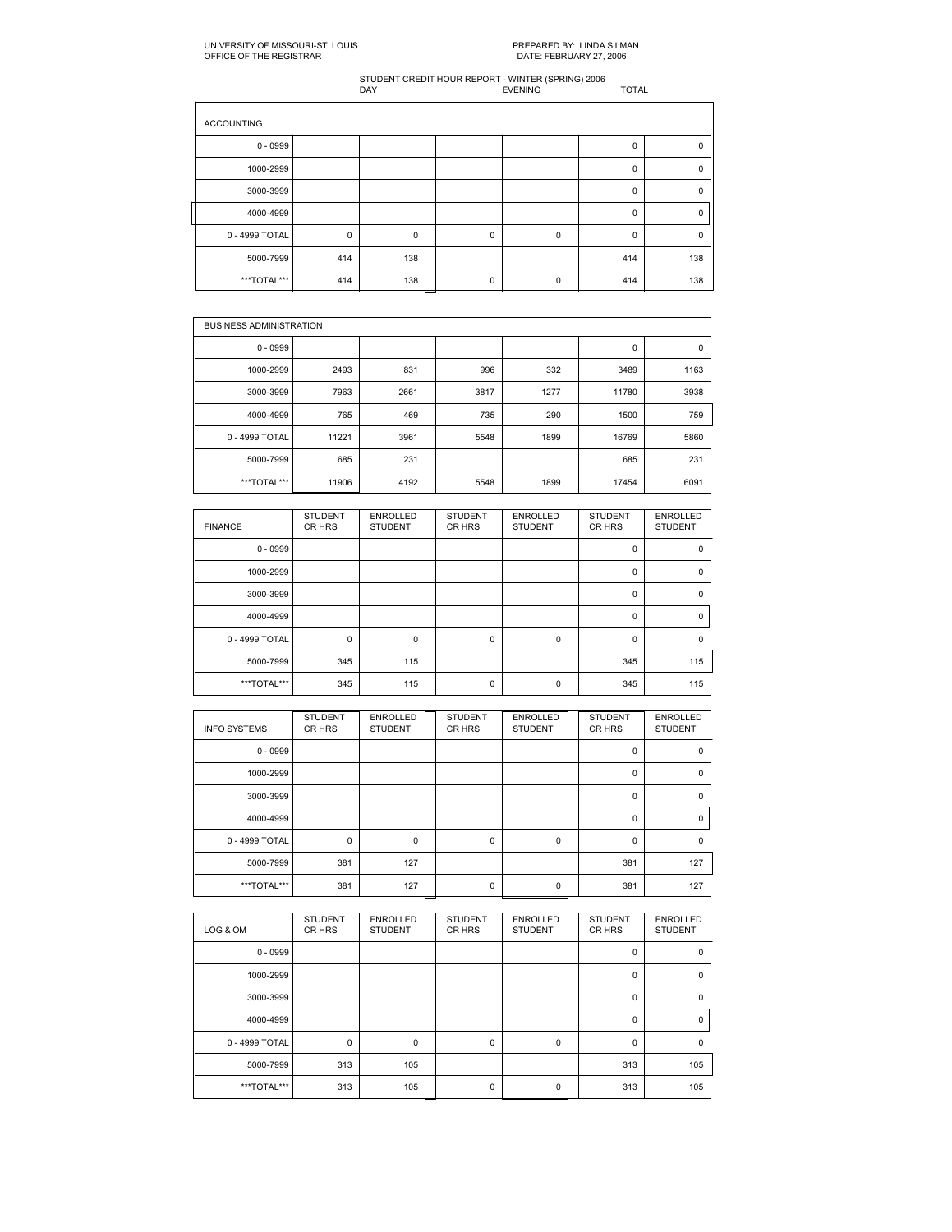| UNIVERSITY OF MISSOURI-ST. LOUIS<br>OFFICE OF ADMISSIONS AND RECORDS |             |                                                          |             | DATE: FEBRUARY 27, 2006 | PREPARED BY: LINDA SILMAN |             |
|----------------------------------------------------------------------|-------------|----------------------------------------------------------|-------------|-------------------------|---------------------------|-------------|
|                                                                      |             | STUDENT CREDIT HOUR REPORT - WINTER (SPRING) 2006<br>DAY |             | <b>EVENING</b>          | <b>TOTAL</b>              |             |
| MANAGEMENT                                                           |             |                                                          |             |                         |                           |             |
| $0 - 0999$                                                           |             |                                                          |             |                         | $\pmb{0}$                 | 0           |
| 1000-2999                                                            |             |                                                          |             |                         | $\mathbf 0$               | $\pmb{0}$   |
| 3000-3999                                                            |             |                                                          |             |                         | $\mathbf 0$               | $\mathbf 0$ |
| 4000-4999                                                            |             |                                                          |             |                         | $\mathbf 0$               | $\mathbf 0$ |
| 0 - 4999 TOTAL                                                       | $\mathbf 0$ | $\mathbf 0$                                              | $\mathbf 0$ | 0                       | $\mathbf 0$               | $\mathbf 0$ |
| 5000-7999                                                            | 357         | 119                                                      |             |                         | 357                       | 119         |
| ***TOTAL***                                                          | 357         | 119                                                      | $\mathbf 0$ | $\mathbf 0$             | 357                       | 119         |
|                                                                      |             |                                                          |             |                         |                           |             |
| MANAGEMENT INFORMATION SYSTEMS                                       |             |                                                          |             |                         |                           |             |
| $0 - 0999$                                                           |             |                                                          |             |                         | $\pmb{0}$                 | $\pmb{0}$   |
| 1000-2999                                                            |             |                                                          |             |                         | $\mathbf 0$               | $\pmb{0}$   |
| 3000-3999                                                            |             |                                                          |             |                         | $\mathbf 0$               | 0           |
| 4000-4999                                                            |             |                                                          |             |                         | $\mathbf 0$               | 0           |
| 0 - 4999 TOTAL                                                       | 0           | 0                                                        | 0           | 0                       | 0                         | 0           |
| 5000-7999                                                            |             |                                                          |             |                         | $\mathbf 0$               | 0           |
| ***TOTAL***                                                          | 0           | $\mathbf 0$                                              | $\mathbf 0$ | 0                       | $\mathbf 0$               | $\mathbf 0$ |
| <b>MARKETING</b>                                                     |             |                                                          |             |                         |                           |             |
| $0 - 0999$                                                           |             |                                                          |             |                         | $\pmb{0}$                 | 0           |
| 1000-2999                                                            |             |                                                          |             |                         | $\mathbf 0$               | $\pmb{0}$   |
| 3000-3999                                                            |             |                                                          |             |                         | $\Omega$                  | 0           |
| 4000-4999                                                            |             |                                                          |             |                         | $\mathbf 0$               | $\mathbf 0$ |
| 0 - 4999 TOTAL                                                       | 0           | 0                                                        | 0           | 0                       | $\pmb{0}$                 | 0           |
|                                                                      |             |                                                          |             |                         |                           |             |
| 5000-7999                                                            | 375         | 125                                                      |             |                         | 375                       | 125         |
| ***TOTAL***                                                          | 375         | 125                                                      | 0           | $\mathbf 0$             | 375                       | 125         |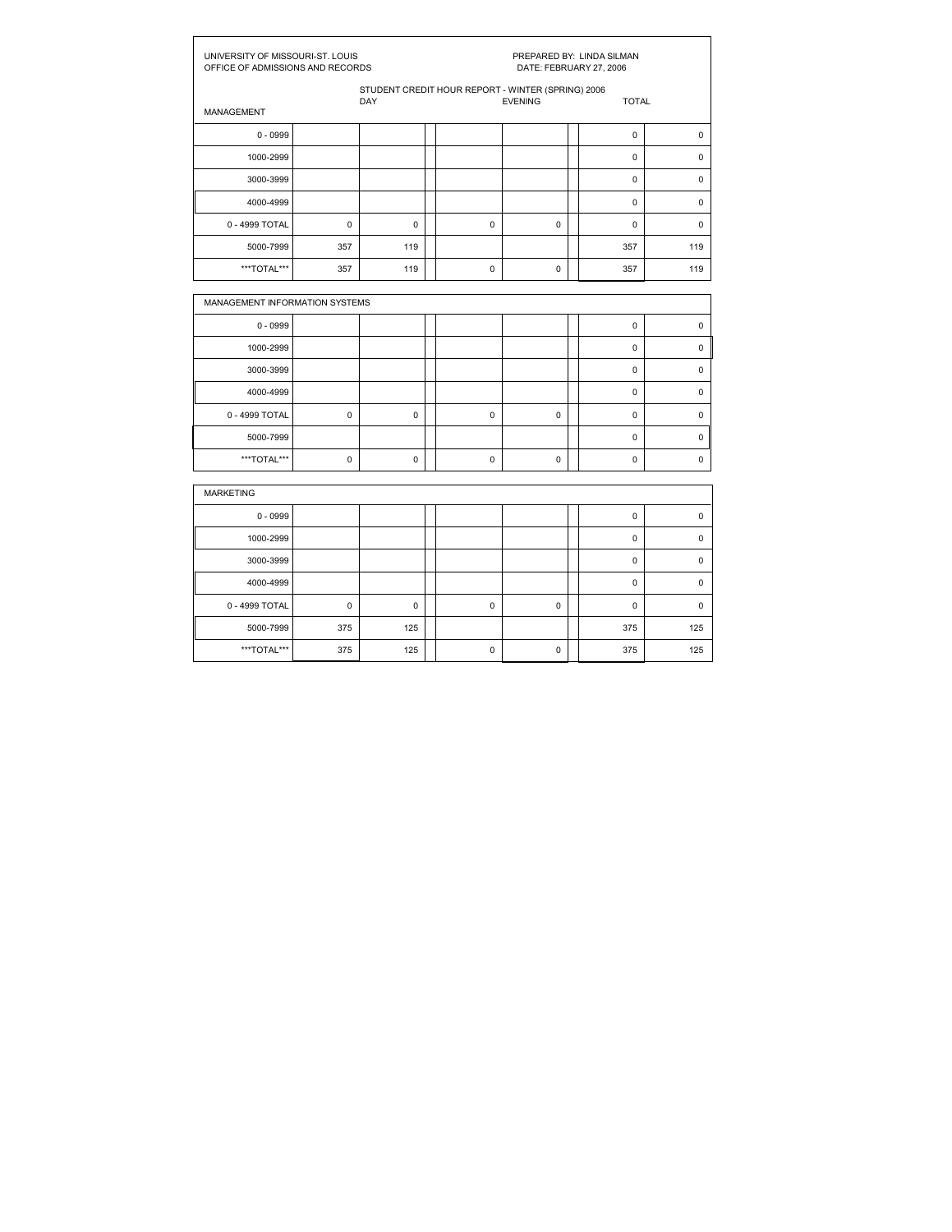| <b>ADULT</b><br><b>EDUCATION</b> | <b>STUDENT</b><br>CR HRS | <b>ENROLLED</b><br><b>STUDENT</b> | <b>STUDENT</b><br>CR HRS | <b>ENROLLED</b><br><b>STUDENT</b> | <b>STUDENT</b><br>CR HRS | <b>ENROLLED</b><br><b>STUDENT</b> |
|----------------------------------|--------------------------|-----------------------------------|--------------------------|-----------------------------------|--------------------------|-----------------------------------|
| $0 - 0999$                       |                          |                                   |                          |                                   | 0                        | 0                                 |
| 1000-2999                        |                          |                                   |                          |                                   | 0                        | 0                                 |
| 3000-3999                        |                          |                                   |                          |                                   | $\mathbf 0$              | $\mathbf 0$                       |
| 4000-4999                        |                          |                                   |                          |                                   | 0                        | 0                                 |
| 0 - 4999 TOTAL                   | 0                        | $\mathbf 0$                       | $\Omega$                 | 0                                 | $\Omega$                 | $\Omega$                          |
| 5000-7999                        | 191                      | 62                                |                          |                                   | 191                      | 62                                |
| ***TOTAL***                      | 191                      | 62                                | $\mathbf 0$              | $\Omega$                          | 191                      | 62                                |

|                | <b>COUNSELOR EDUCATION</b> |     |  |          |             |  |             |          |  |  |  |
|----------------|----------------------------|-----|--|----------|-------------|--|-------------|----------|--|--|--|
| $0 - 0999$     |                            |     |  |          |             |  | $\mathbf 0$ | $\Omega$ |  |  |  |
| 1000-2999      |                            |     |  |          |             |  | $\mathbf 0$ | 0        |  |  |  |
| 3000-3999      |                            |     |  |          |             |  | $\mathbf 0$ | $\Omega$ |  |  |  |
| 4000-4999      |                            |     |  |          |             |  | $\mathbf 0$ | $\Omega$ |  |  |  |
| 0 - 4999 TOTAL | $\mathbf 0$                | 0   |  | 0        | $\mathbf 0$ |  | $\mathbf 0$ | $\Omega$ |  |  |  |
| 5000-7999      | 957                        | 319 |  |          |             |  | 957         | 319      |  |  |  |
| ***TOTAL***    | 957                        | 319 |  | $\Omega$ | $\Omega$    |  | 957         | 319      |  |  |  |

|                | EARLY CHILDHOOD EDUCATION |    |  |    |    |  |             |     |  |  |  |
|----------------|---------------------------|----|--|----|----|--|-------------|-----|--|--|--|
| $0 - 0999$     |                           |    |  |    |    |  | 0           | 0   |  |  |  |
| 1000-2999      |                           |    |  |    |    |  | $\mathbf 0$ | 0   |  |  |  |
| 3000-3999      | 44                        | 22 |  | 73 | 45 |  | 117         | 67  |  |  |  |
| 4000-4999      | 339                       | 71 |  |    |    |  | 339         | 71  |  |  |  |
| 0 - 4999 TOTAL | 383                       | 93 |  | 73 | 45 |  | 456         | 138 |  |  |  |
| 5000-7999      |                           |    |  |    |    |  | $\mathbf 0$ | 0   |  |  |  |
| ***TOTAL***    | 383                       | 93 |  | 73 | 45 |  | 456         | 138 |  |  |  |

| <b>EDUCATION</b> |     |     |  |             |   |  |             |             |  |  |  |
|------------------|-----|-----|--|-------------|---|--|-------------|-------------|--|--|--|
| $0 - 0999$       |     |     |  |             |   |  | $\mathbf 0$ | $\mathbf 0$ |  |  |  |
| 1000-2999        | 32  | 11  |  |             |   |  | 32          | 11          |  |  |  |
| 3000-3999        |     |     |  |             |   |  | 0           | $\mathbf 0$ |  |  |  |
| 4000-4999        |     |     |  |             |   |  | $\mathbf 0$ | $\mathbf 0$ |  |  |  |
| 0 - 4999 TOTAL   | 32  | 11  |  | $\mathbf 0$ | 0 |  | 32          | 11          |  |  |  |
| 5000-7999        | 338 | 117 |  |             |   |  | 338         | 117         |  |  |  |
| ***TOTAL***      | 370 | 128 |  | $\mathbf 0$ | 0 |  | 370         | 128         |  |  |  |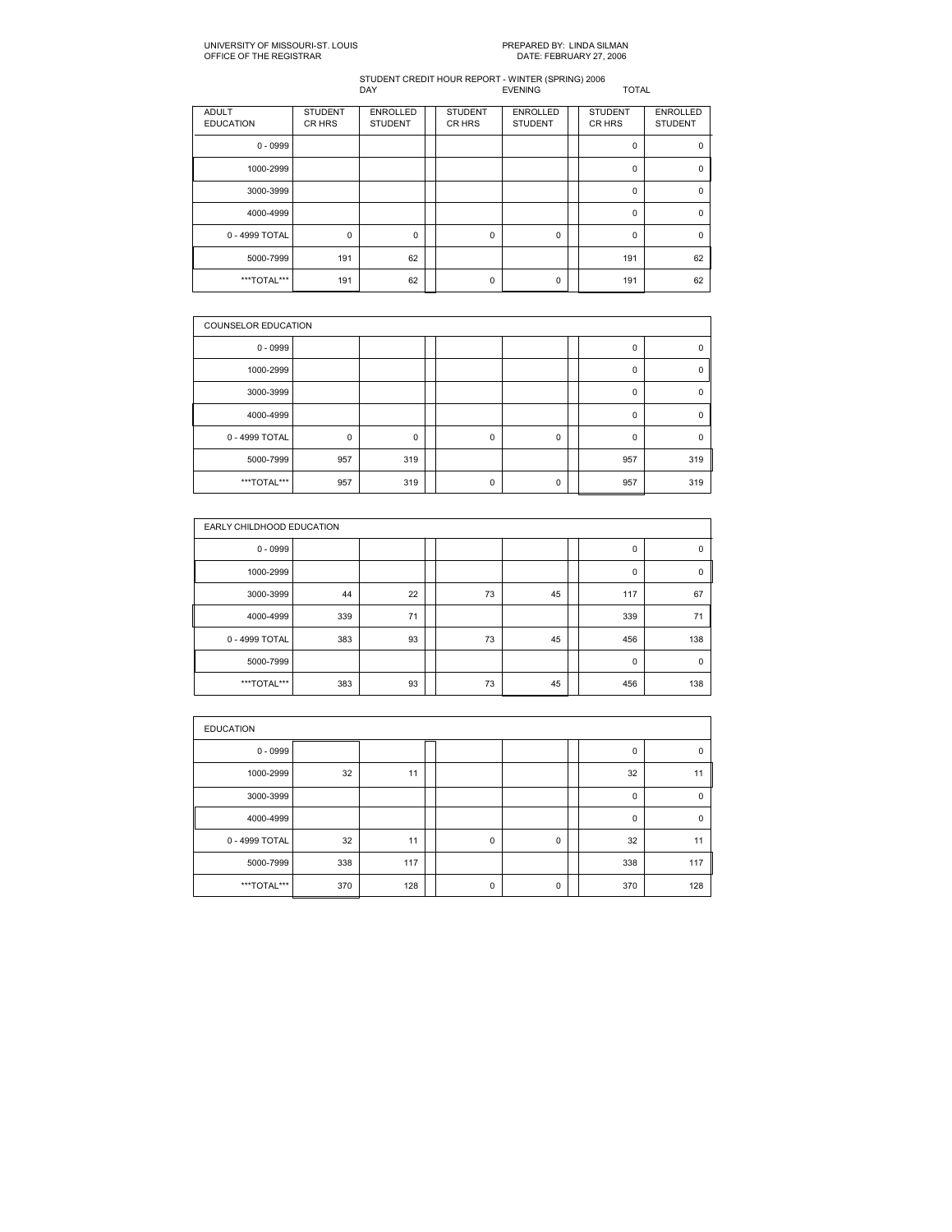| <b>EDUCATIONAL</b><br><b>ADMINISTRATION</b> | <b>STUDENT</b><br>CR HRS | <b>ENROLLED</b><br><b>STUDENT</b> | <b>STUDENT</b><br>CR HRS | <b>ENROLLED</b><br><b>STUDENT</b> | <b>STUDENT</b><br><b>CRHRS</b> | <b>ENROLLED</b><br><b>STUDENT</b> |
|---------------------------------------------|--------------------------|-----------------------------------|--------------------------|-----------------------------------|--------------------------------|-----------------------------------|
| $0 - 0999$                                  |                          |                                   |                          |                                   | 0                              | 0                                 |
| 1000-2999                                   |                          |                                   |                          |                                   | 0                              | $\Omega$                          |
| 3000-3999                                   |                          |                                   |                          |                                   | $\mathbf 0$                    | $\Omega$                          |
| 4000-4999                                   |                          |                                   |                          |                                   | 0                              | 0                                 |
| 0 - 4999 TOTAL                              | 0                        | 0                                 | $\Omega$                 | 0                                 | $\Omega$                       | $\Omega$                          |
| 5000-7999                                   | 855                      | 285                               |                          |                                   | 855                            | 285                               |
| ***TOTAL***                                 | 855                      | 285                               | $\Omega$                 | 0                                 | 855                            | 285                               |

|                | EDUCATIONAL FOUNDATIONS |          |  |             |   |  |             |             |  |  |  |
|----------------|-------------------------|----------|--|-------------|---|--|-------------|-------------|--|--|--|
| $0 - 0999$     |                         |          |  |             |   |  | $\mathbf 0$ | $\Omega$    |  |  |  |
| 1000-2999      |                         |          |  |             |   |  | 0           | 0           |  |  |  |
| 3000-3999      |                         |          |  |             |   |  | 0           | 0           |  |  |  |
| 4000-4999      |                         |          |  |             |   |  | $\mathbf 0$ | $\mathbf 0$ |  |  |  |
| 0 - 4999 TOTAL | $\mathbf 0$             | $\Omega$ |  | $\mathbf 0$ | 0 |  | $\mathbf 0$ | $\Omega$    |  |  |  |
| 5000-7999      | 72                      | 24       |  |             |   |  | 72          | 24          |  |  |  |
| ***TOTAL***    | 72                      | 24       |  | $\mathbf 0$ | 0 |  | 72          | 24          |  |  |  |

|                | EDUCATIONAL PSYCHOLOGY |     |  |    |                |  |             |             |  |  |  |
|----------------|------------------------|-----|--|----|----------------|--|-------------|-------------|--|--|--|
| $0 - 0999$     |                        |     |  |    |                |  | 0           | $\pmb{0}$   |  |  |  |
| 1000-2999      | 18                     | 6   |  | 6  | $\overline{2}$ |  | 24          | 8           |  |  |  |
| 3000-3999      | 39                     | 13  |  | 6  | $\overline{2}$ |  | 45          | 15          |  |  |  |
| 4000-4999      |                        |     |  |    |                |  | $\mathbf 0$ | $\mathbf 0$ |  |  |  |
| 0 - 4999 TOTAL | 57                     | 19  |  | 12 | 4              |  | 69          | 23          |  |  |  |
| 5000-7999      | 376                    | 120 |  |    |                |  | 376         | 120         |  |  |  |
| ***TOTAL***    | 433                    | 139 |  | 12 | 4              |  | 445         | 143         |  |  |  |

| EDUCATIONAL RESEARCH |             |     |  |          |             |  |             |          |  |  |
|----------------------|-------------|-----|--|----------|-------------|--|-------------|----------|--|--|
| $0 - 0999$           |             |     |  |          |             |  | 0           | 0        |  |  |
| 1000-2999            |             |     |  |          |             |  | 0           | 0        |  |  |
| 3000-3999            |             |     |  |          |             |  | $\Omega$    | $\Omega$ |  |  |
| 4000-4999            |             |     |  |          |             |  | $\mathbf 0$ | $\Omega$ |  |  |
| 0 - 4999 TOTAL       | $\mathbf 0$ | 0   |  | $\Omega$ | $\mathbf 0$ |  | $\Omega$    | O        |  |  |
| 5000-7999            | 315         | 105 |  |          |             |  | 315         | 105      |  |  |
| ***TOTAL***          | 315         | 105 |  | 0        | 0           |  | 315         | 105      |  |  |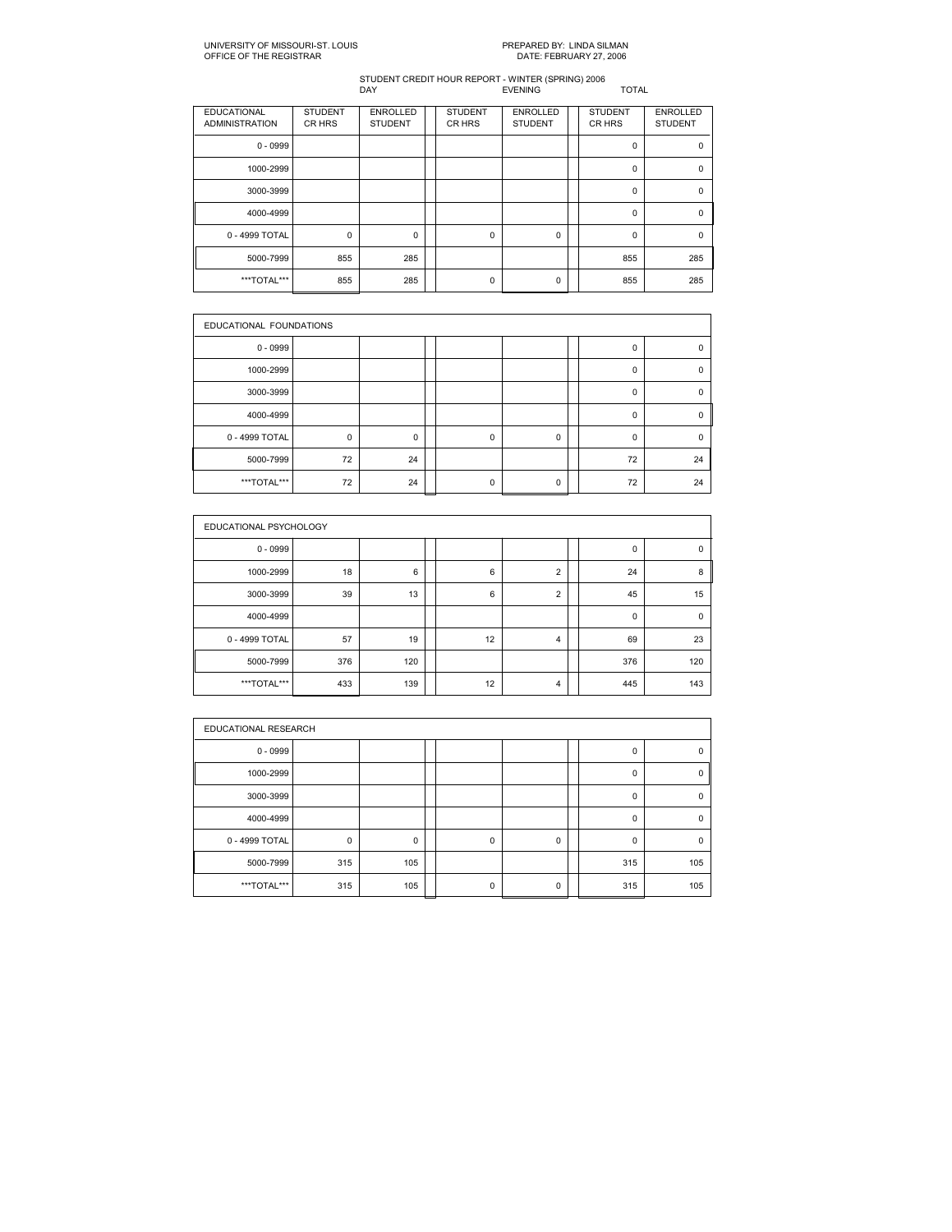#### UNIVERSITY OF MISSOURIST. LOUIS PREPARED BY: LINDA SILMAN OFFICE OF ADMISSIONS AND RECORDS DATE: FEBRUARY 27, 2006

| <b>EDUCATIONAL</b><br><b>TECHNOLOGY</b> | <b>STUDENT</b><br>CR HRS | <b>ENROLLED</b><br><b>STUDENT</b> | <b>STUDENT</b><br>CR HRS | <b>ENROLLED</b><br><b>STUDENT</b> | <b>STUDENT</b><br>CR HRS | <b>ENROLLED</b><br><b>STUDENT</b> |
|-----------------------------------------|--------------------------|-----------------------------------|--------------------------|-----------------------------------|--------------------------|-----------------------------------|
| $0 - 0999$                              |                          |                                   |                          |                                   | 0                        | 0                                 |
| 1000-2999                               |                          |                                   |                          |                                   | 0                        | 0                                 |
| 3000-3999                               |                          |                                   |                          |                                   | 0                        | $\Omega$                          |
| 4000-4999                               |                          |                                   |                          |                                   | 0                        | 0                                 |
| 0 - 4999 TOTAL                          | 0                        | $\Omega$                          | $\mathbf 0$              | 0                                 | 0                        | $\Omega$                          |
| 5000-7999                               | 108                      | 36                                |                          |                                   | 108                      | 36                                |
| ***TOTAL***                             | 108                      | 36                                | $\mathbf 0$              | 0                                 | 108                      | 36                                |

|                | ELEMENTARY EDUCATION |     |  |     |    |  |      |             |  |  |  |  |
|----------------|----------------------|-----|--|-----|----|--|------|-------------|--|--|--|--|
| $0 - 0999$     |                      |     |  |     |    |  | 0    | $\mathbf 0$ |  |  |  |  |
| 1000-2999      |                      |     |  |     |    |  | 0    | 0           |  |  |  |  |
| 3000-3999      | 261                  | 87  |  | 114 | 38 |  | 375  | 125         |  |  |  |  |
| 4000-4999      | 1710                 | 366 |  | 54  | 18 |  | 1764 | 384         |  |  |  |  |
| 0 - 4999 TOTAL | 1971                 | 453 |  | 168 | 56 |  | 2139 | 509         |  |  |  |  |
| 5000-7999      | 270                  | 90  |  |     |    |  | 270  | 90          |  |  |  |  |
| ***TOTAL***    | 2241                 | 543 |  | 168 | 56 |  | 2409 | 599         |  |  |  |  |

| HIGHER ED      |             |    |  |             |   |  |          |             |  |  |  |
|----------------|-------------|----|--|-------------|---|--|----------|-------------|--|--|--|
| $0 - 0999$     |             |    |  |             |   |  | 0        | $\mathbf 0$ |  |  |  |
| 1000-2999      |             |    |  |             |   |  | 0        | 0           |  |  |  |
| 3000-3999      |             |    |  |             |   |  | 0        | $\mathbf 0$ |  |  |  |
| 4000-4999      |             |    |  |             |   |  | $\Omega$ | $\Omega$    |  |  |  |
| 0 - 4999 TOTAL | $\mathbf 0$ | 0  |  | $\mathbf 0$ | 0 |  | 0        | $\mathbf 0$ |  |  |  |
| 5000-7999      | 197         | 67 |  |             |   |  | 197      | 67          |  |  |  |
| ***TOTAL***    | 197         | 67 |  | $\mathbf 0$ | 0 |  | 197      | 67          |  |  |  |

| MIDDLE ED      |    |    |  |    |    |  |     |             |  |  |  |
|----------------|----|----|--|----|----|--|-----|-------------|--|--|--|
| $0 - 0999$     |    |    |  |    |    |  | 0   | 0           |  |  |  |
| 1000-2999      |    |    |  |    |    |  | 0   | 0           |  |  |  |
| 3000-3999      |    |    |  |    |    |  | 0   | $\mathbf 0$ |  |  |  |
| 4000-4999      | 39 | 13 |  | 99 | 33 |  | 138 | 46          |  |  |  |
| 0 - 4999 TOTAL | 39 | 13 |  | 99 | 33 |  | 138 | 46          |  |  |  |
| 5000-7999      |    |    |  |    |    |  | 0   | $\mathbf 0$ |  |  |  |
| ***TOTAL***    | 39 | 13 |  | 99 | 33 |  | 138 | 46          |  |  |  |

|                | PHYSICAL EDUCATION |     |  |     |    |  |      |     |  |  |  |
|----------------|--------------------|-----|--|-----|----|--|------|-----|--|--|--|
| $0 - 0999$     |                    |     |  |     |    |  | 0    | 0   |  |  |  |
| 1000-2999      | 98                 | 62  |  |     |    |  | 98   | 62  |  |  |  |
| 3000-3999      | 1022               | 331 |  | 102 | 34 |  | 1124 | 365 |  |  |  |
| 4000-4999      | 168                | 28  |  |     |    |  | 168  | 28  |  |  |  |
| 0 - 4999 TOTAL | 1288               | 421 |  | 102 | 34 |  | 1390 | 455 |  |  |  |
| 5000-7999      | 45                 | 13  |  |     |    |  | 45   | 13  |  |  |  |
| ***TOTAL***    | 1333               | 434 |  | 102 | 34 |  | 1435 | 468 |  |  |  |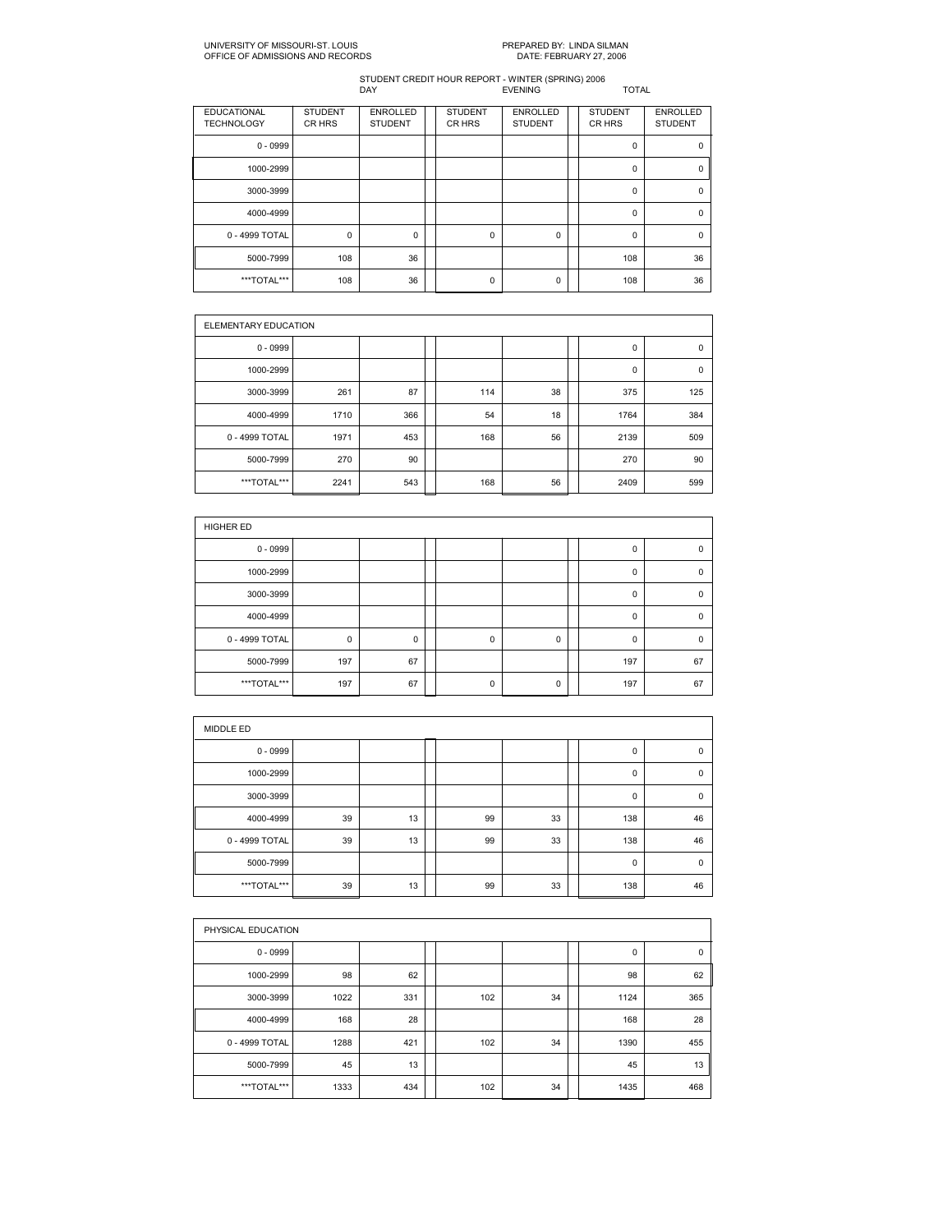#### UNIVERSITY OF MISSOURIST. LOUIS PREPARED BY: LINDA SILMAN OFFICE OF ADMISSIONS AND RECORDS DATE: FEBRUARY 27, 2006

| <b>SECONDARY</b><br><b>EDUCATION</b> | <b>STUDENT</b><br>CR HRS | <b>ENROLLED</b><br><b>STUDENT</b> | <b>STUDENT</b><br>CR HRS | <b>ENROLLED</b><br><b>STUDENT</b> | <b>STUDENT</b><br><b>CRHRS</b> | <b>ENROLLED</b><br><b>STUDENT</b> |
|--------------------------------------|--------------------------|-----------------------------------|--------------------------|-----------------------------------|--------------------------------|-----------------------------------|
| $0 - 0999$                           |                          |                                   |                          |                                   | 0                              | 0                                 |
| 1000-2999                            |                          |                                   |                          |                                   | 0                              | $\mathbf 0$                       |
| 3000-3999                            | 27                       | 9                                 |                          |                                   | 27                             | 9                                 |
| 4000-4999                            | 1101                     | 160                               |                          |                                   | 1101                           | 160                               |
| 0 - 4999 TOTAL                       | 1128                     | 169                               | $\mathbf 0$              | 0                                 | 1128                           | 169                               |
| 5000-7999                            | 87                       | 29                                |                          |                                   | 87                             | 29                                |
| ***TOTAL***                          | 1215                     | 198                               | $\mathbf 0$              | 0                                 | 1215                           | 198                               |

| <b>SPECIAL</b><br><b>EDUCATION</b> | <b>STUDENT</b><br>CR HRS | <b>ENROLLED</b><br><b>STUDENT</b> | <b>STUDENT</b><br>CR HRS | <b>ENROLLED</b><br><b>STUDENT</b> | <b>STUDENT</b><br><b>CRHRS</b> | <b>ENROLLED</b><br><b>STUDENT</b> |
|------------------------------------|--------------------------|-----------------------------------|--------------------------|-----------------------------------|--------------------------------|-----------------------------------|
| $0 - 0999$                         |                          |                                   |                          |                                   | 0                              | 0                                 |
| 1000-2999                          |                          |                                   |                          |                                   | 0                              | $\mathbf 0$                       |
| 3000-3999                          | 51                       | 17                                |                          |                                   | 51                             | 17                                |
| 4000-4999                          | 75                       | 13                                | 27                       | 9                                 | 102                            | 22                                |
| 0 - 4999 TOTAL                     | 126                      | 30                                | 27                       | 9                                 | 153                            | 39                                |
| 5000-7999                          | 243                      | 81                                |                          |                                   | 243                            | 81                                |
| ***TOTAL***                        | 369                      | 111                               | 27                       | 9                                 | 396                            | 120                               |

| <b>TEACHER</b><br><b>EDUCATION</b> | <b>STUDENT</b><br>CR HRS | <b>ENROLLED</b><br><b>STUDENT</b> | <b>STUDENT</b><br>CR HRS | <b>ENROLLED</b><br><b>STUDENT</b> | <b>STUDENT</b><br>CR HRS | <b>ENROLLED</b><br><b>STUDENT</b> |
|------------------------------------|--------------------------|-----------------------------------|--------------------------|-----------------------------------|--------------------------|-----------------------------------|
| $0 - 0999$                         |                          |                                   |                          |                                   | $\mathbf 0$              | 0                                 |
| 1000-2999                          | 1008                     | 336                               | 45                       | 15                                | 1053                     | 351                               |
| 3000-3999                          | 948                      | 316                               | 126                      | 42                                | 1074                     | 358                               |
| 4000-4999                          | 102                      | 34                                | 96                       | 32                                | 198                      | 66                                |
| 0 - 4999 TOTAL                     | 2058                     | 686                               | 267                      | 89                                | 2325                     | 775                               |
| 5000-7999                          | 545                      | 171                               |                          |                                   | 545                      | 171                               |
| ***TOTAL***                        | 2603                     | 857                               | 267                      | 89                                | 2870                     | 946                               |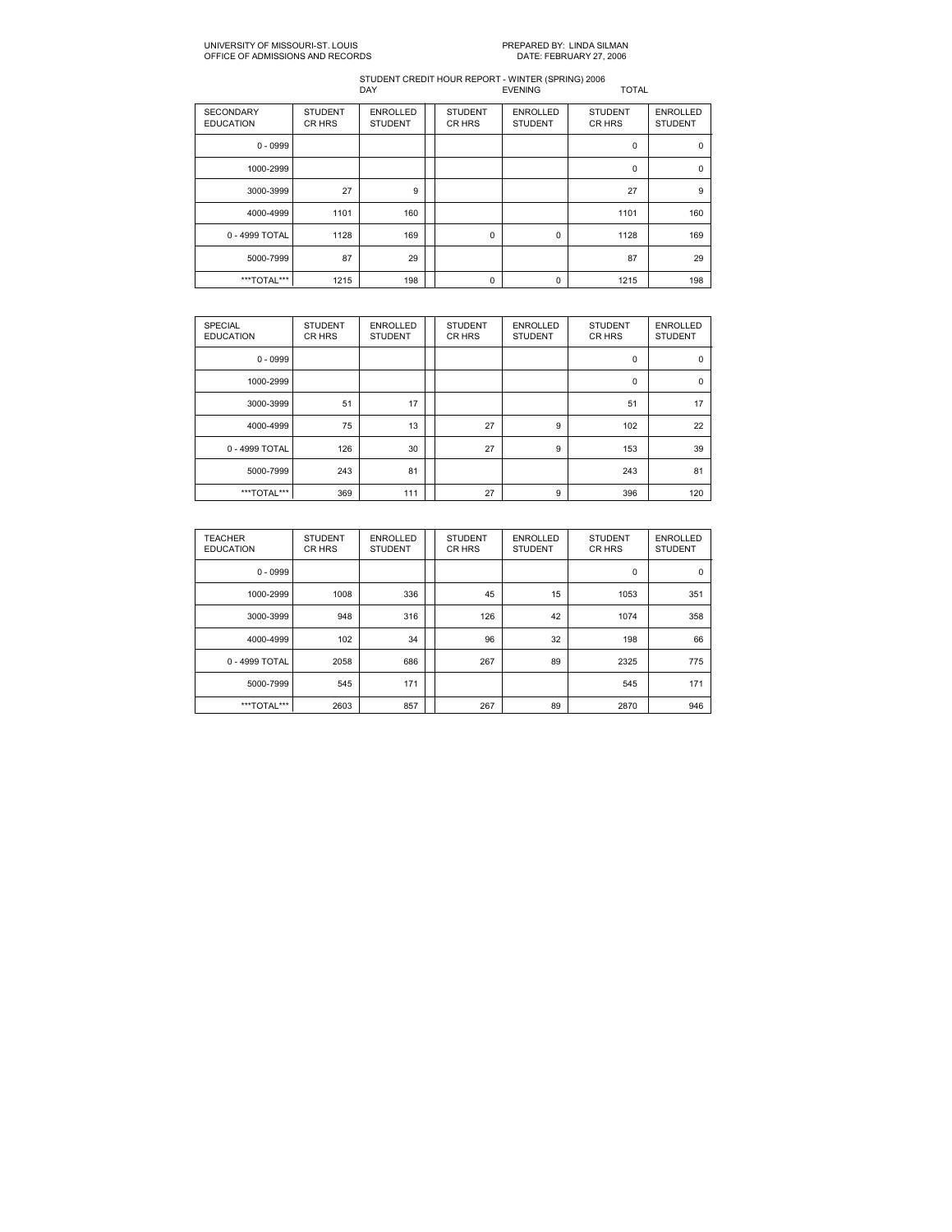# UNIVERSITY OF MISSOURI-ST. LOUIS<br>OFFICE OF THE REGISTRAR

# PREPARED BY: LINDA SILMAN<br>DATE: FEBRUARY 27, 2006

#### STUDENT CREDIT HOUR REPORT WINTER (SPRING) 2006 DAY EVENING TOTAL

| TOTAL COLLEGE<br>ARTS & SCIENCE | <b>STUDENT</b><br>CR HRS | <b>ENROLLED</b><br><b>STUDENT</b> | <b>STUDENT</b><br>CR HRS | <b>ENROLLED</b><br><b>STUDENT</b> | <b>STUDENT</b><br>CR HRS | <b>ENROLLED</b><br><b>STUDENT</b> |
|---------------------------------|--------------------------|-----------------------------------|--------------------------|-----------------------------------|--------------------------|-----------------------------------|
| $0 - 0999$                      | 249                      | 83                                | 63                       | 21                                | 312                      | 104                               |
| 1000-2999                       | 28833                    | 9048                              | 7084                     | 2197                              | 35917                    | 11245                             |
| 3000-3999                       | 7299                     | 2454                              | 1799                     | 605                               | 9098                     | 3059                              |
| 4000-4999                       | 4163                     | 1491                              | 1715                     | 561                               | 5878                     | 2052                              |
| 0 - 4999 TOTAL                  | 40544                    | 13076                             | 10661                    | 3384                              | 51205                    | 16460                             |
| 5000-7999                       | 4070                     | 1422                              | 0                        | 0                                 | 4070                     | 1422                              |
| ***TOTAL***                     | 44614                    | 14498                             | 10661                    | 3384                              | 55275                    | 17882                             |

 $\star$   $\star$ 

| TOTAL COLLEGE<br>OF BUSINESS |       |             |      |             |       |      |
|------------------------------|-------|-------------|------|-------------|-------|------|
| $0 - 0999$                   | 0     | $\mathbf 0$ | 0    | $\mathbf 0$ | 0     | 0    |
| 1000-2999                    | 2493  | 831         | 996  | 332         | 3489  | 1163 |
| 3000-3999                    | 7963  | 2661        | 3817 | 1277        | 11780 | 3938 |
| 4000-4999                    | 765   | 469         | 735  | 290         | 1500  | 759  |
| 0 - 4999 TOTAL               | 11221 | 3961        | 5548 | 1899        | 16769 | 5860 |
| 5000-7999                    | 2870  | 960         | 0    | 0           | 2870  | 960  |
| ***TOTAL***                  | 14091 | 4921        | 5548 | 1899        | 19639 | 6820 |
| $\star\star$                 |       |             |      |             |       |      |

TOTAL COLLEGE<br>OF EDUCATION 0 0999 0 0 0 0 0 0 1000-2999 1156 415 31 51 17 1 1207 432 3000-3999 | 2392 | 795 | 421 | 161 | 2813 | 956 | 4000-4999 | 3534 | 685 || 276 | 92 || 3810 | 777 | 0 - 4999 TOTAL 7082 1895 | 748 | 270 | 7830 | 2165 5000-7999 | 4599 | 1519 || 0 | 0 || 4599 | 1519 || \*\*\*TOTAL\*\*\* | 11681 | 3414 | | 748 | 270 | | 12429 | 3684 |

| <b>TOTAL COLLEGE</b><br>OF FINE ARTS |       |      |             |     |       |      |
|--------------------------------------|-------|------|-------------|-----|-------|------|
| $0 - 0999$                           | 0     | 0    | 0           | 0   | 0     | 0    |
| 1000-2999                            | 7625  | 2855 | 822         | 284 | 8447  | 3139 |
| 3000-3999                            | 2066  | 733  | 111         | 37  | 2177  | 770  |
| 4000-4999                            | 583   | 220  | 24          | 8   | 607   | 228  |
| 0 - 4999 TOTAL                       | 10274 | 3808 | 957         | 329 | 11231 | 4137 |
| 5000-7999                            | 301   | 99   | $\mathbf 0$ | 0   | 301   | 99   |
| ***TOTAL***                          | 10575 | 3907 | 957         | 329 | 11532 | 4236 |

\*\*

\*\*

| UMSL/WU ENGINEERING<br>PRE ENG INC | 182 | 66 |      |     |      |             |
|------------------------------------|-----|----|------|-----|------|-------------|
| $0 - 0999$                         |     |    |      |     | 0    | $\mathbf 0$ |
| 1000-2999                          | 182 | 66 | 437  | 162 | 619  | 228         |
| 3000-3999                          |     |    | 560  | 191 | 560  | 191         |
| 4000-4999                          |     |    | 301  | 113 | 301  | 113         |
| 0 - 4999 TOTAL                     | 182 | 66 | 1298 | 466 | 1480 | 532         |
| 5000-7999                          |     |    |      |     | 0    | $\mathbf 0$ |
| ***TOTAL***                        | 182 | 66 | 1298 | 466 | 1480 | 532         |

\*\* INCLUDING NURSING AND HEALTH STUDIES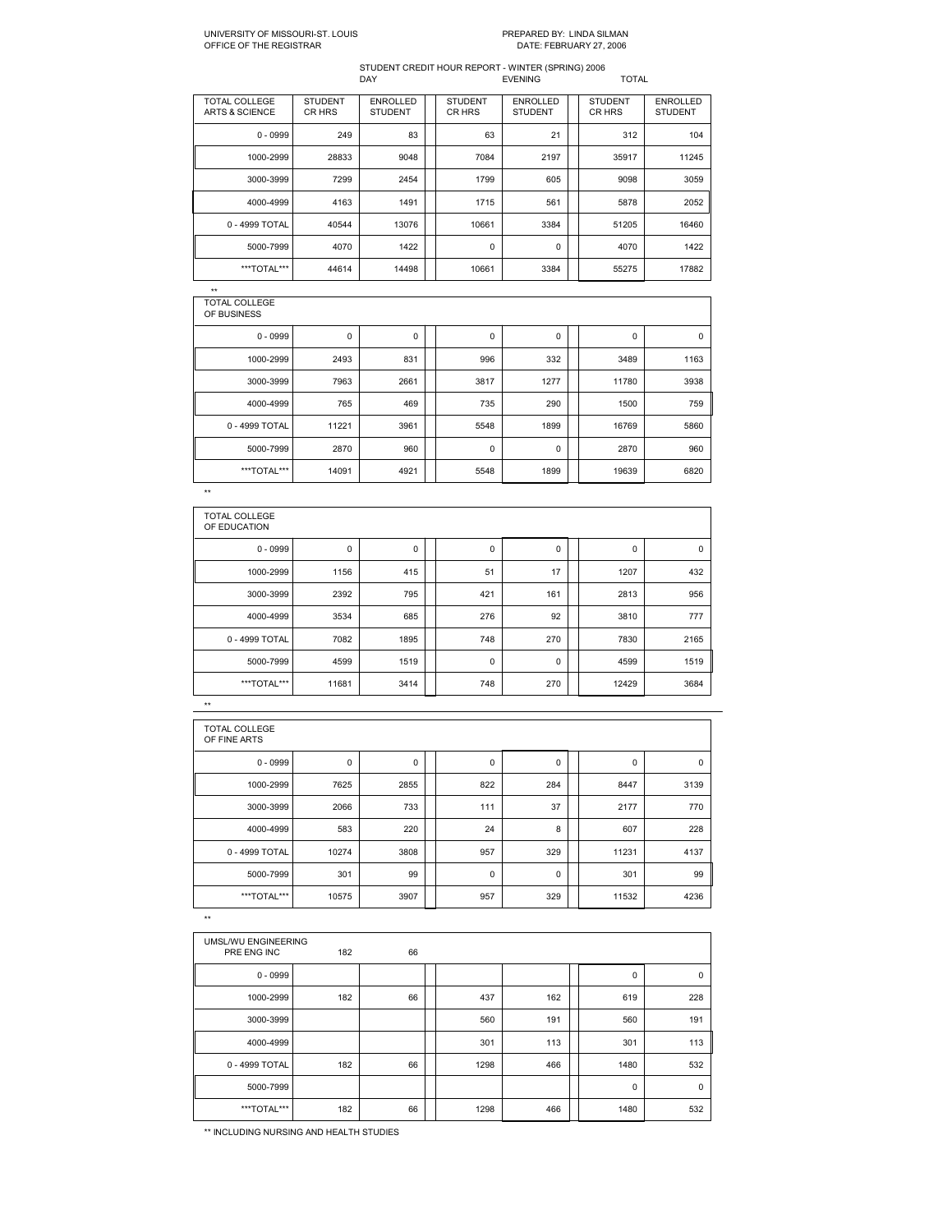#### STUDENT CREDIT HOUR REPORT WINTER (SPRING) 2006 DAY EVENING TOTAL

| <b>TOTAL SCHOOL</b><br><b>NURSING</b> | <b>STUDENT</b><br>CR HRS | <b>ENROLLED</b><br><b>STUDENT</b> | <b>STUDENT</b><br>CR HRS | <b>ENROLLED</b><br><b>STUDENT</b> | <b>STUDENT</b><br>CR HRS | <b>ENROLLED</b><br><b>STUDENT</b> |
|---------------------------------------|--------------------------|-----------------------------------|--------------------------|-----------------------------------|--------------------------|-----------------------------------|
| $0 - 0999$                            |                          |                                   |                          |                                   | 0                        | 0                                 |
| 1000-2999                             | 123                      | 41                                |                          |                                   | 123                      | 41                                |
| 3000-3999                             | 2959                     | 777                               | 168                      | 56                                | 3127                     | 833                               |
| 4000-4999                             | 722                      | 175                               | 168                      | 44                                | 890                      | 219                               |
| 0 - 4999 TOTAL                        | 3804                     | 993                               | 336                      | 100                               | 4140                     | 1093                              |
| 5000-7999                             | 819                      | 301                               |                          |                                   | 819                      | 301                               |
| ***TOTAL***                           | 4623                     | 1294                              | 336                      | 100                               | 4959                     | 1394                              |

 $\overline{***}$ 

| <b>TOTAL</b><br><b>OPTOMETRY</b> |      |      |             |             |          |          |
|----------------------------------|------|------|-------------|-------------|----------|----------|
| $0 - 0999$                       | 0    | 0    | 0           | 0           | 0        | 0        |
| 1000-2999                        | 0    | 0    | $\mathbf 0$ | $\mathbf 0$ | 0        | 0        |
| 3000-3999                        | 0    | 0    | $\mathbf 0$ | $\mathbf 0$ | $\Omega$ | $\Omega$ |
| 4000-4999                        | 0    | 0    | $\mathbf 0$ | 0           | 0        | 0        |
| 0 - 4999 TOTAL                   | 0    | 0    | $\mathbf 0$ | $\mathbf 0$ | $\Omega$ | $\Omega$ |
| 5000-8999                        | 3266 | 1094 |             |             | 3266     | 1094     |
| ***TOTAL***                      | 3266 | 1094 | 0           | 0           | 3266     | 1094     |

| <b>TOTAL</b><br><b>GRADUATE</b> |     |     |    |    |     |             |
|---------------------------------|-----|-----|----|----|-----|-------------|
| $0 - 0999$                      |     |     |    |    | 0   | $\mathbf 0$ |
| 1000-2999                       | 27  | 9   | 9  | 3  | 36  | 12          |
| 3000-3999                       |     |     |    |    | 0   | $\mathbf 0$ |
| 4000-4999                       | 26  | 26  | 66 | 22 | 92  | 48          |
| 0 - 4999 TOTAL                  | 53  | 35  | 75 | 25 | 128 | 60          |
| 5000-8999                       | 422 | 152 |    |    | 422 | 152         |
| ***TOTAL***                     | 475 | 187 | 75 | 25 | 550 | 212         |

\*\*

| <b>TOTAL</b><br>MILITARY SCIENCE |                |                |             |             |                |                |
|----------------------------------|----------------|----------------|-------------|-------------|----------------|----------------|
| $0 - 0999$                       |                |                |             |             | 0              | 0              |
| 1000-2999                        | $\overline{2}$ |                |             |             | $\overline{2}$ |                |
| 3000-3999                        | 6              | $\overline{2}$ |             |             | 6              | $\overline{2}$ |
| 4000-4999                        | 9              | 3              |             |             | 9              | 3              |
| 0 - 4999 TOTAL                   | 17             | 6              | $\mathbf 0$ | $\mathbf 0$ | 17             | 6              |
| 5000-7999                        |                |                |             |             | $\Omega$       | $\mathbf 0$    |
| ***TOTAL***                      | 17             | 6              | $\Omega$    | $\mathbf 0$ | 17             | 6              |

\*\*\*COLLEGE OF NURSING & HEALTH STUDIES INCLUDED WITH NURSING \*\*\* \*\* INCLUDING NURSING AND HEALTH STUDIES